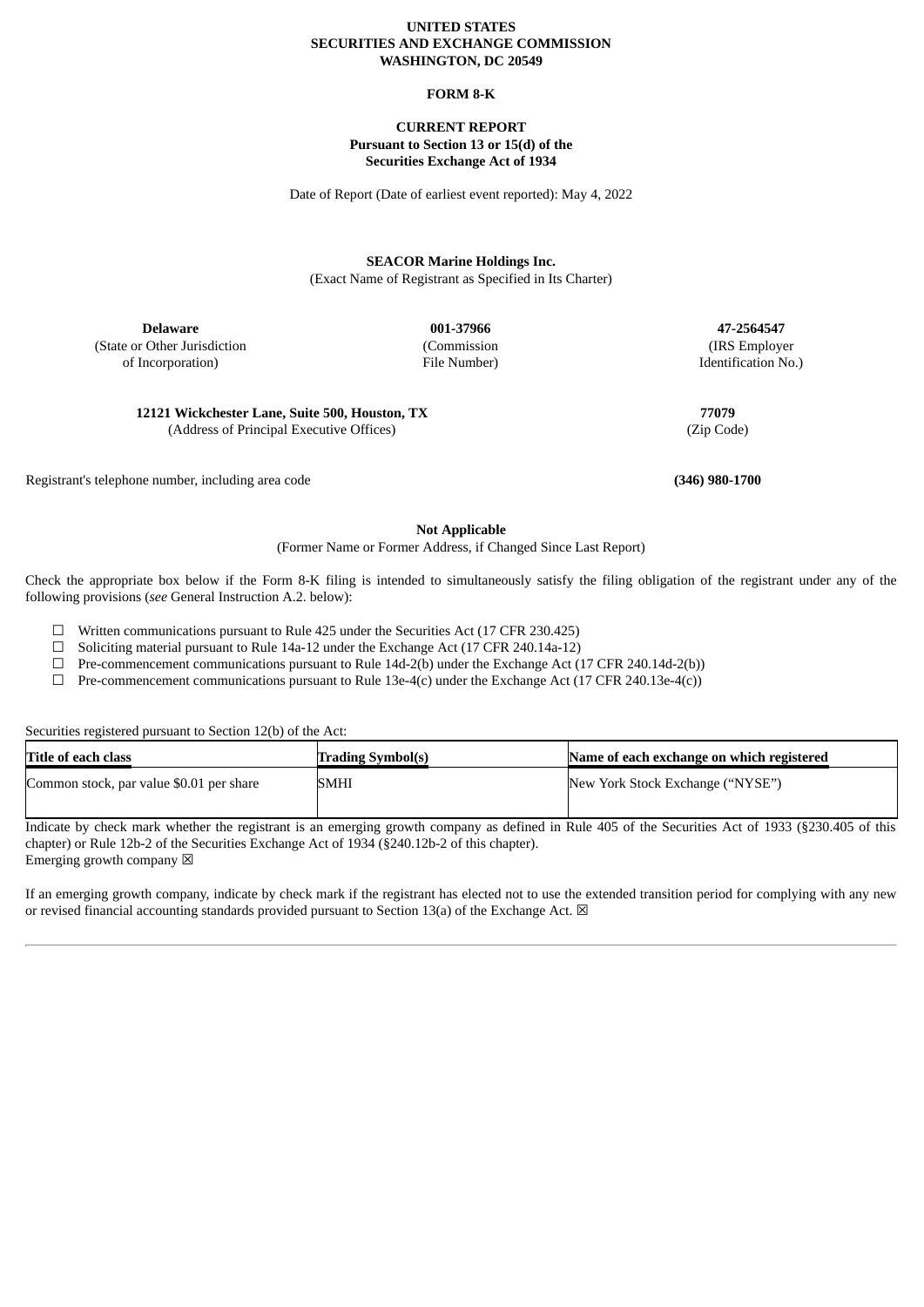# **Item 2.02 Results of Operations and Financial Condition**

The information set forth in (and incorporated by reference into) this Item 2.02 shall not be deemed "filed" for purposes of Section 18 of the Securities Exchange Act of 1934, as amended (the "Exchange Act") or otherwise subject to the liabilities of that Section. The information in this Item 2.02 shall not be incorporated by reference into any filing under the Securities Act of 1933, as amended, or the Exchange Act, except as shall be expressly set forth by specific reference in such a filing.

On May 4, 2022, SEACOR Marine Holdings Inc. ("SEACOR Marine") issued a press release setting forth its earnings for the three months ended March 31, 2022 (the "Earnings Release").

A copy of the Earnings Release is attached hereto as Exhibit 99.1 and hereby incorporated by reference.

#### **Item 9.01 Financial Statements and Exhibits**

#### (d) Exhibits

| Exhibit No. | Description                                                                  |
|-------------|------------------------------------------------------------------------------|
| 99.1        | Press Release of SEACOR Marine Holdings Inc. dated May 4, 2022               |
| 104         | Cover Page Interactive Data File (embedded within the Inline XBRL document). |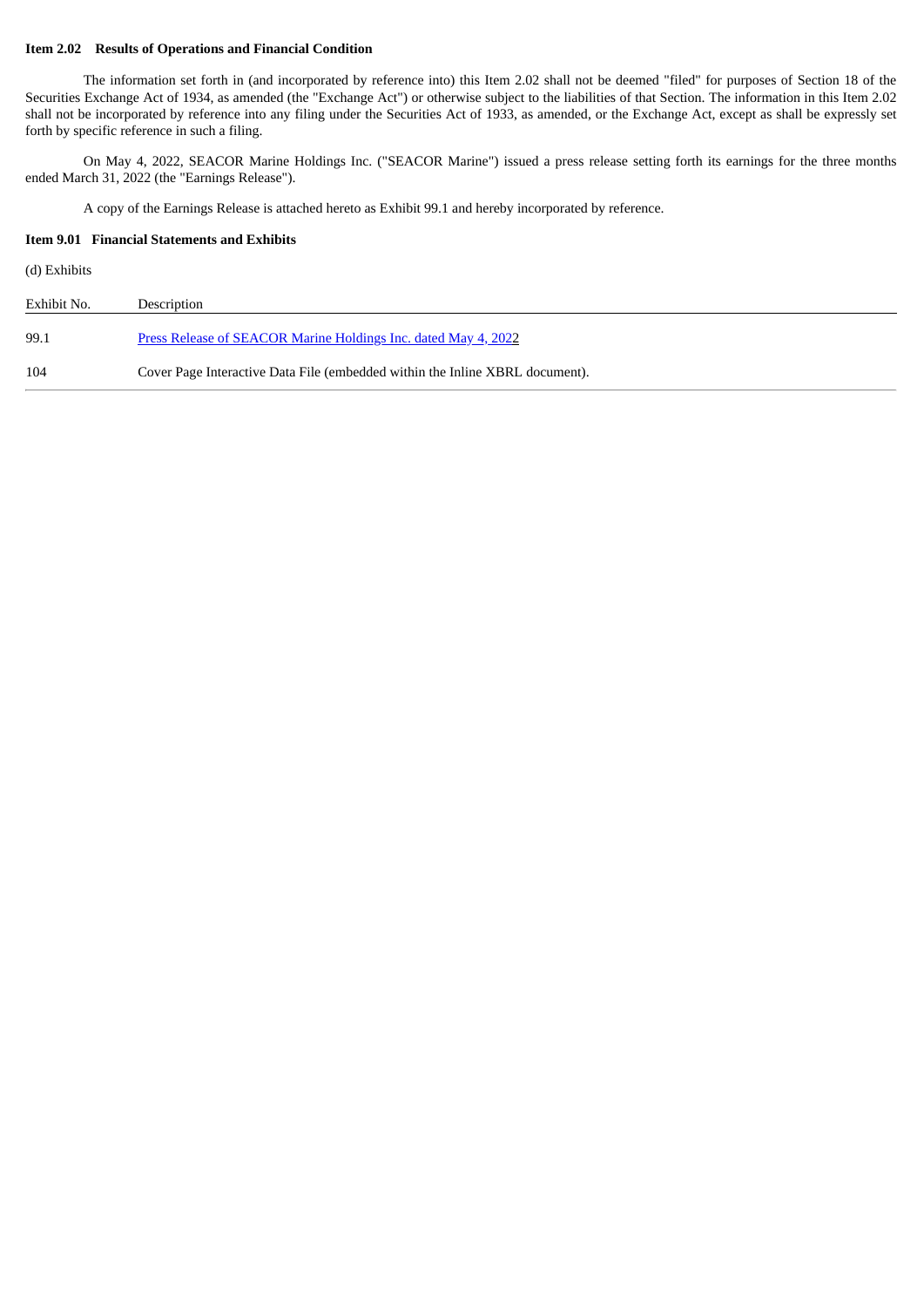# **SIGNATURES**

Pursuant to the requirements of the Securities Exchange Act of 1934, the registrant has duly caused this report to be signed on its behalf by the undersigned hereunto duly authorized.

SEACOR Marine Holdings Inc.

May 4, 2022 By: */s/ John Gellert*

Name: John Gellert Title: President and Chief Executive Officer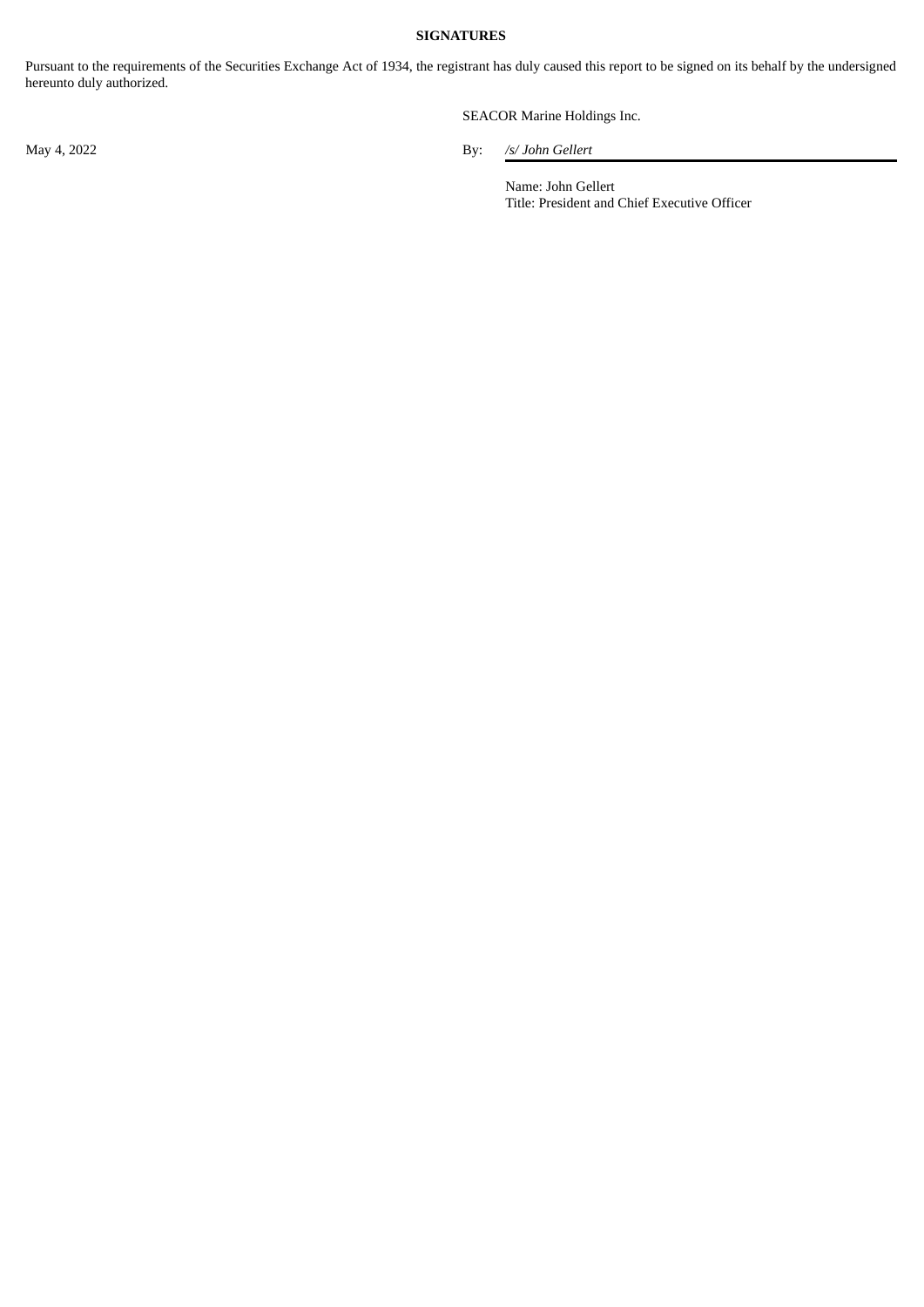# **SEACOR MARINE ANNOUNCES FIRST QUARTER 2022 RESULTS**

Houston, Texas May 4, 2022

**FOR IMMEDIATE RELEASE -** SEACOR Marine Holdings Inc. (NYSE: SMHI) (the "Company" or "SEACOR Marine"), a leading provider of marine and support transportation services to offshore energy facilities worldwide, today announced results for its first quarter ended March 31, 2022.

SEACOR Marine's consolidated operating revenues from continuing operations for the first quarter of 2022 were \$45.6 million, operating loss was \$17.1 million, and direct vessel profit ("DVP")(1) was \$6.1 million. This compares to consolidated operating revenues from continuing operations of \$36.5 million, operating loss of \$16.6 million, and DVP of \$10.2 million in the first quarter of 2021.

Notable first quarter items include:

<span id="page-3-0"></span>ΔCι

 $\_$ 

- Average utilization rates of 70%, the highest for our seasonally low first quarter since 2014.
- 25% improvement in revenues compared to the first quarter of 2021.
- Increases in drydocking and major repairs of 60% from the fourth quarter of 2021 to prepare fleet for increasing activity levels.

For the first quarter of 2022, net loss from continuing operations was \$14.8 million (\$0.56 loss per basic and diluted share). This compares to a net loss from continuing operations for the first quarter of 2021 of \$16.9 million (\$0.67 loss per basic and diluted share). Sequentially, first quarter 2022 results compare to consolidated operating revenues from continuing operations of \$48.0 million, operating loss from continuing operations of \$14.7 million, and DVP of \$12.9 million in the fourth quarter of 2021. For the fourth quarter of 2021, net loss from continuing operations was \$15.8 million (\$0.62 loss per basic and diluted share).

Chief Executive Officer John Gellert commented:

"Demand for our services remains strong and we expect that our strategy will generate positive operating cash flows as the year progresses. The first quarter results reflect our strategy of preparing and positioning our fleet during the seasonally low months of the year to participate fully in the market upcycle. As a result, we had a substantial increase in drydocking and repair and maintenance expenses, which resulted in our DVP being down relative to prior quarters since we expense these items as incurred."

(1) Direct vessel profit (defined as operating revenues less operating costs and expenses, "DVP") is the Company's measure of segment profitability. DVP is a critical financial measure used by the Company to analyze and compare the operating performance of its regions, without regard to financing decisions (depreciation and interest expense for owned vessels vs. lease expense for lease vessels). DVP is also useful when comparing the Company's global fleet performance against those of our competitors who may have differing fleet financing structures. DVP has material limitations as an analytical tool in that it does not reflect all of the costs associated with the ownership and operation of our fleet, and it should not be considered in isolation or used as a substitute for our results as reported under GAAP. See page 4 for reconciliation of DVP to GAAP Operating Income (Loss), its most comparable GAAP measure.

\* \* \* \* \*

SEACOR Marine provides global marine and support transportation services to offshore energy facilities worldwide. SEACOR Marine and its joint ventures operate a diverse fleet of offshore support and specialty vessels that deliver cargo and personnel to offshore installations; handle anchors and mooring equipment required to tether rigs to the seabed; tow rigs and assist in placing them on location and moving them between regions; provide construction, well workover and decommissioning support; and carry and launch equipment used underwater in drilling and well installation, maintenance and repair. Additionally, SEACOR Marine's vessels provide accommodations for technicians and specialists, safety support and emergency response services.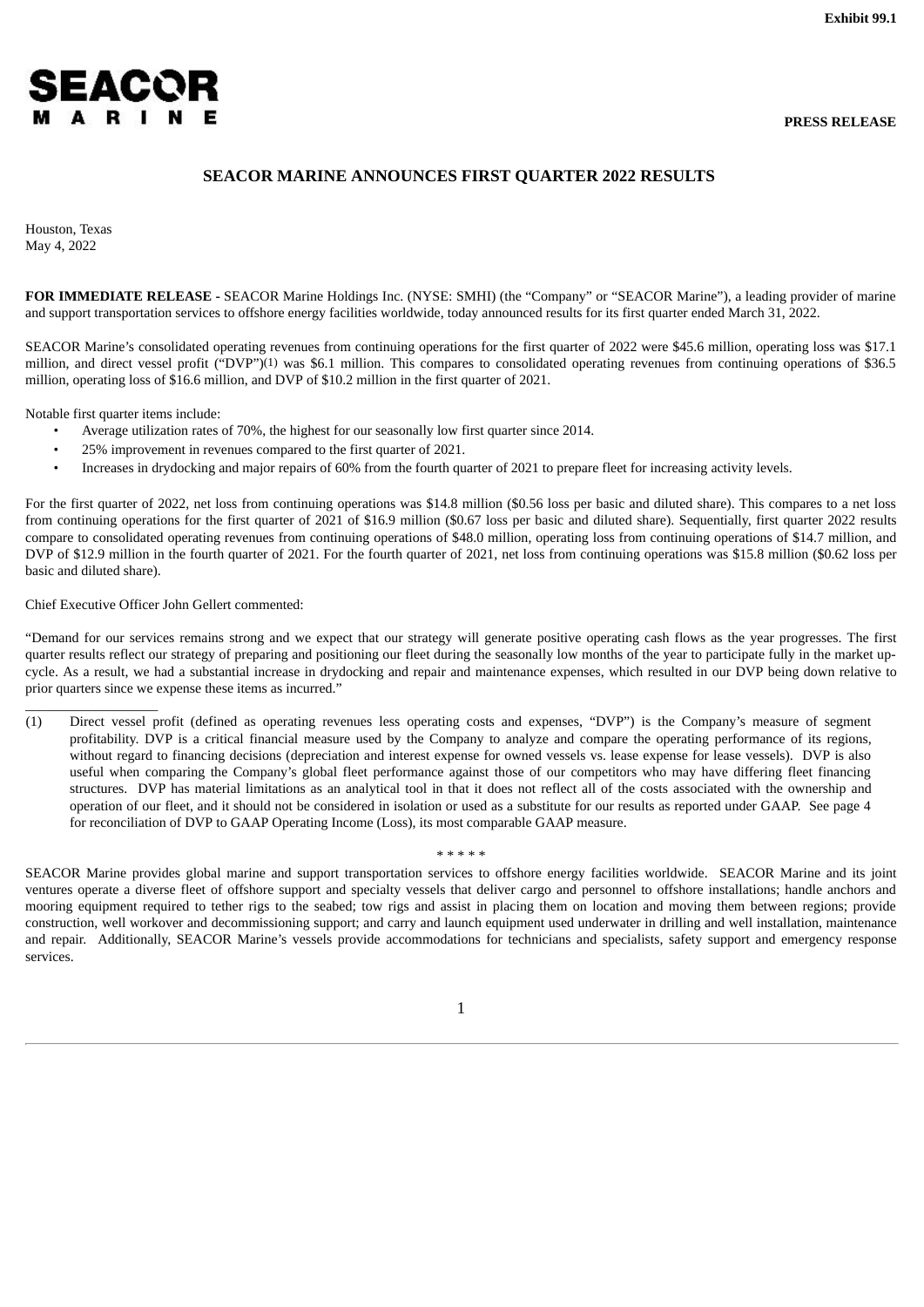Certain statements discussed in this release as well as in other reports, materials and oral statements that the Company releases from time to time to the public constitute "forward-looking statements" within the meaning of the Private Securities Litigation Reform Act of 1995. Generally, words such as "anticipate," "estimate," "expect," "project," "intend," "believe," "plan," "target," "forecast" and similar expressions are intended to identify forwardlooking statements. Such forward-looking statements concern management's expectations, strategic objectives, business prospects, anticipated economic performance and financial condition and other similar matters. Forward-looking statements are inherently uncertain and subject to a variety of assumptions, risks and uncertainties that could cause actual results to differ materially from those anticipated or expected by the management of the Company. These statements are not quarantees of future performance and actual events or results may differ significantly from these statements. Actual events or results are subject to significant known and unknown risks, uncertainties and other important factors, many of which are beyond the Company's control and are described in the Company's filings with the SEC. It should be understood that it is not possible to predict or identify all such factors. Given these risk factors, investors and analysts should not place undue reliance on forward-looking statements. Forward-looking statements speak only as of the date of the document in which they are made. The Company disclaims any obligation or undertaking to provide any updates or revisions to any forwardlooking statement to reflect any change in the Company's expectations or any change in events, conditions or circumstances on which the forward-looking statement is based, except as required by law. It is advisable, however, to consult any further disclosures the Company makes on related subjects in its filings with the Securities and Exchange Commission, including Annual Reports on Form 10-K, Quarterly Reports on Form 10-Q and Current Reports on Form 8-K (if any). These statements constitute the Company's cautionary statements under the Private Securities Litigation Reform Act of 1995.

> Please visit SEACOR Marine's website at www.seacormarine.com for additional information. For all other requests, contact InvestorRelations@seacormarine.com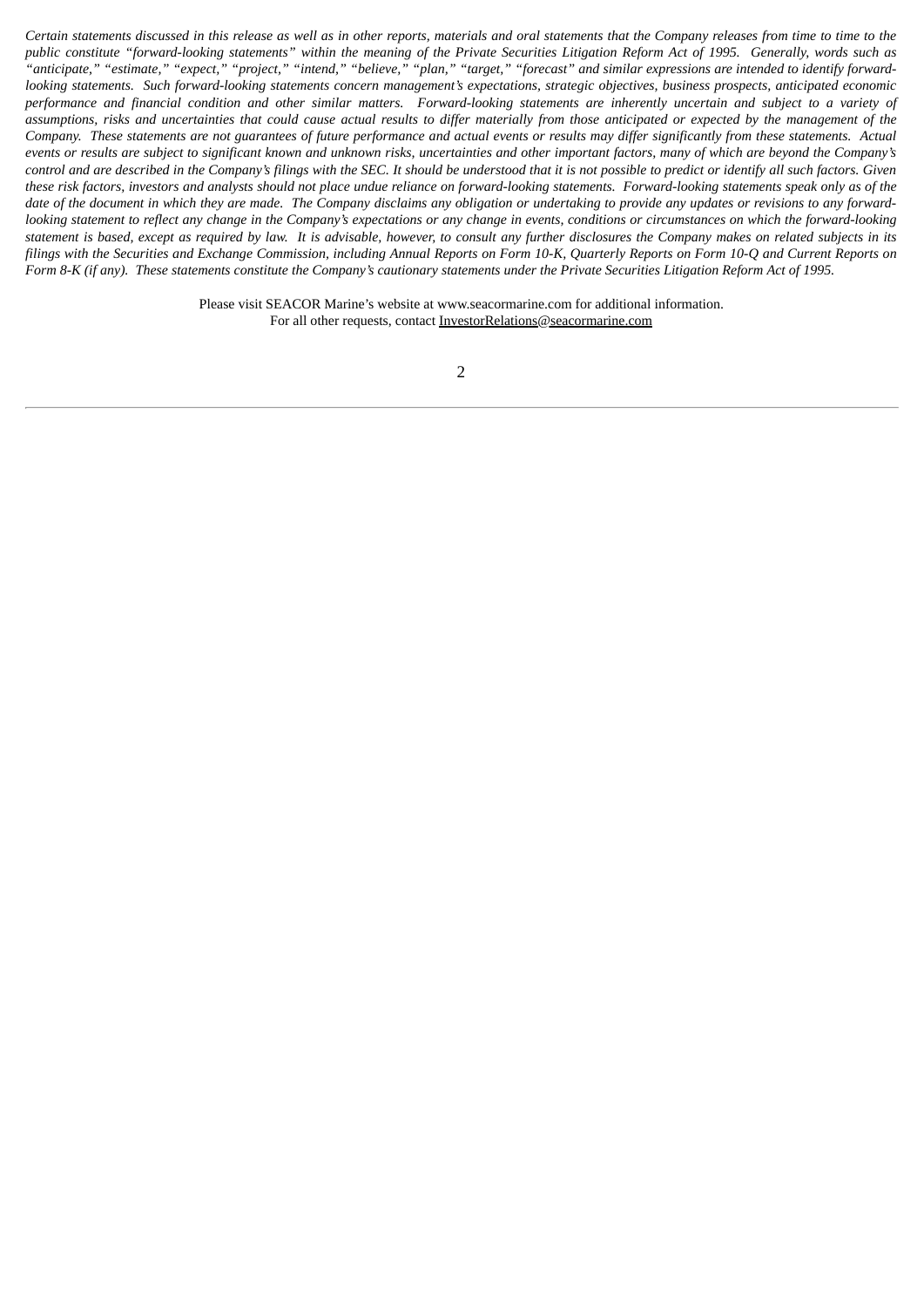### **SEACOR MARINE HOLDINGS INC. UNAUDITED CONDENSED CONSOLIDATED STATEMENTS OF INCOME (LOSS) (in thousands, except share data)**

|                                                                                                            | Three Months Ended March 31, |            |    |            |  |  |
|------------------------------------------------------------------------------------------------------------|------------------------------|------------|----|------------|--|--|
|                                                                                                            |                              | 2022       |    | 2021       |  |  |
| <b>Operating Revenues</b>                                                                                  | \$                           | 45,591     | \$ | 36,512     |  |  |
| Costs and Expenses:                                                                                        |                              |            |    |            |  |  |
| Operating                                                                                                  |                              | 39,496     |    | 26,307     |  |  |
| Administrative and general                                                                                 |                              | 9,924      |    | 8,611      |  |  |
| Lease expense                                                                                              |                              | 1,060      |    | 1,078      |  |  |
| Depreciation and amortization                                                                              |                              | 14,371     |    | 14,798     |  |  |
|                                                                                                            |                              | 64,851     |    | 50,794     |  |  |
| Gains (Losses) on Asset Dispositions and Impairments, Net                                                  |                              | 2,139      |    | (2,273)    |  |  |
| <b>Operating (Loss)</b>                                                                                    |                              | (17, 121)  |    | (16, 555)  |  |  |
| Other Income (Expense):                                                                                    |                              |            |    |            |  |  |
| Interest income                                                                                            |                              | 29         |    | 986        |  |  |
| Interest expense                                                                                           |                              | (6,627)    |    | (8,018)    |  |  |
| <b>SEACOR Holdings guarantee fees</b>                                                                      |                              |            |    | (7)        |  |  |
| Derivative (losses) gains, net                                                                             |                              | (34)       |    | 355        |  |  |
| Foreign currency gains (losses), net                                                                       |                              | 821        |    | (466)      |  |  |
|                                                                                                            |                              | (5, 811)   |    | (7,150)    |  |  |
| Loss from Continuing Operations Before Income Tax Benefit and Equity in Earnings of 50% or Less Owned      |                              |            |    |            |  |  |
| Companies                                                                                                  |                              | (22, 932)  |    | (23,705)   |  |  |
| <b>Income Tax Benefit</b>                                                                                  |                              | (2,421)    |    | (2,688)    |  |  |
| Loss from Continuing Operations Before Equity in Earnings of 50% or Less Owned Companies                   |                              | (20,511)   |    | (21, 017)  |  |  |
| Equity in Earnings Gains of 50% or Less Owned Companies                                                    |                              | 5,674      |    | 4,103      |  |  |
| <b>Loss from Continuing Operations</b>                                                                     |                              | (14, 837)  |    | (16, 914)  |  |  |
| Income on Discontinued Operations, Net of Tax (Includes Gain on the Sale of Windcat Workboats of \$22,756) |                              |            |    | 22,925     |  |  |
| Net (Loss) Income                                                                                          |                              | (14, 837)  |    | 6,011      |  |  |
| Net Income Attributable to Noncontrolling Interests in Subsidiaries                                        |                              |            |    |            |  |  |
| Net (Loss) Income Attributable to SEACOR Marine Holdings Inc.                                              | \$                           | (14, 837)  | \$ | 6,011      |  |  |
| Net Loss Per Common Share from Continuing Operations:                                                      |                              |            |    |            |  |  |
| <b>Basic</b>                                                                                               | \$                           | (0.56)     | \$ | (0.67)     |  |  |
| <b>Diluted</b>                                                                                             |                              | (0.56)     |    | (0.67)     |  |  |
| Net Earnings Per Share from Discontinued Operations:                                                       |                              |            |    |            |  |  |
| <b>Basic</b>                                                                                               | \$                           |            | \$ | 0.91       |  |  |
| Diluted                                                                                                    |                              |            |    | 0.91       |  |  |
| Net (Loss) Earnings per Share:                                                                             |                              |            |    |            |  |  |
| <b>Basic</b>                                                                                               | \$                           | (0.56)     | \$ | 0.24       |  |  |
| Diluted                                                                                                    | \$                           | (0.56)     | \$ | 0.24       |  |  |
| Weighted Average Common Stock and Warrants Outstanding:                                                    |                              |            |    |            |  |  |
| <b>Basic</b>                                                                                               |                              | 26,379,293 |    | 25,304,661 |  |  |
| Diluted                                                                                                    |                              | 26,379,293 |    | 25,304,661 |  |  |
|                                                                                                            |                              |            |    |            |  |  |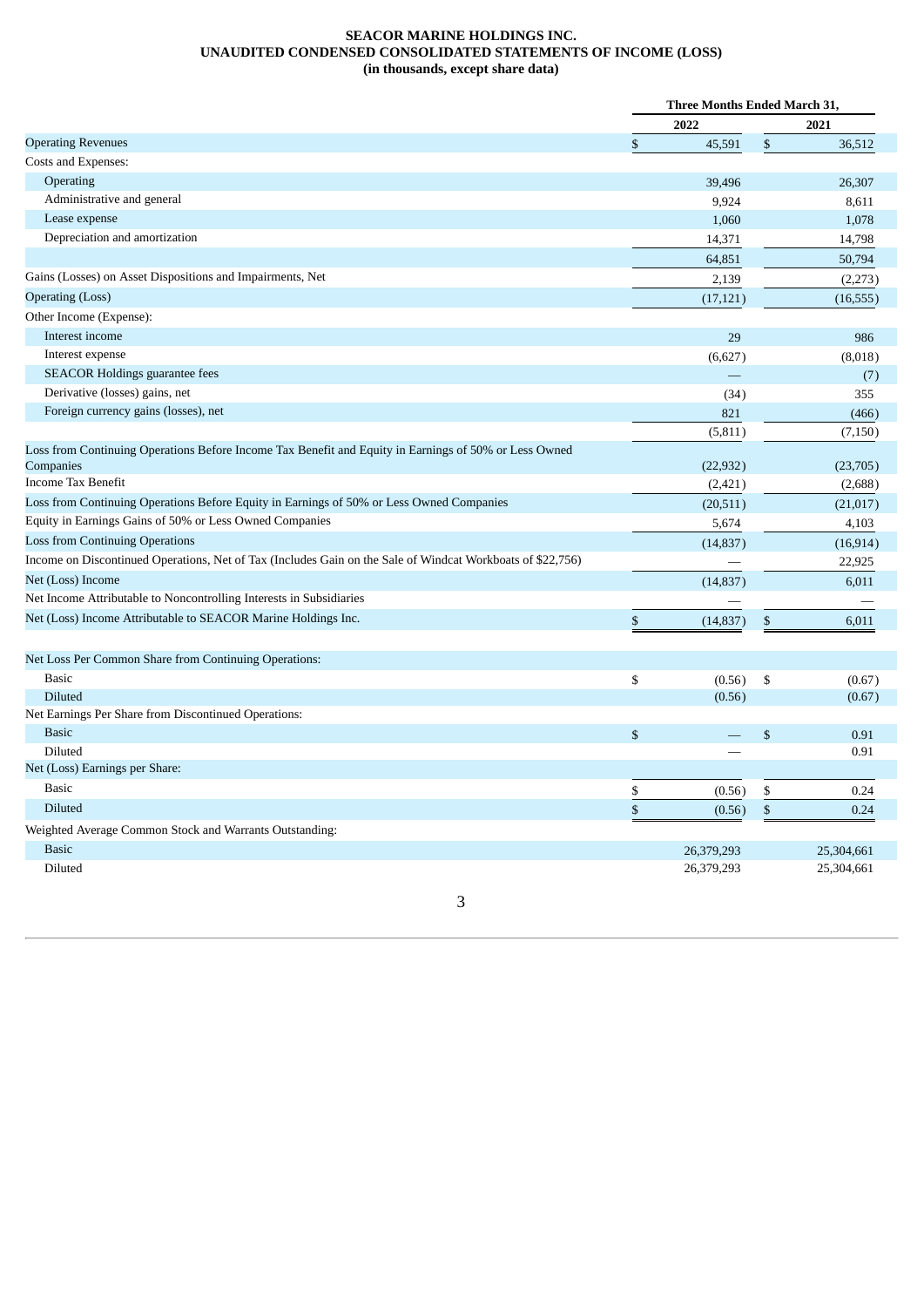## **SEACOR MARINE HOLDINGS INC. UNAUDITED CONSOLIDATED STATEMENTS OF INCOME (LOSS) (in thousands, except statistics and per share data)**

|                                                                                      | Mar. 31, 2022   |              | Dec. 31, 2021   | Sep. 30, 2021                  | Jun. 30,<br>2021               |              | Mar. 31,<br>2021 |
|--------------------------------------------------------------------------------------|-----------------|--------------|-----------------|--------------------------------|--------------------------------|--------------|------------------|
| <b>Time Charter Statistics:</b>                                                      |                 |              |                 |                                |                                |              |                  |
| Average Rates Per Day                                                                | \$<br>11,312    | \$           | 11,376          | \$<br>12,120                   | \$<br>12,007                   | \$           | 11,323           |
| <b>Fleet Utilization</b><br><b>Fleet Available Days</b>                              | 70%<br>5,400    |              | 73%<br>5,060    | 68%<br>5,108                   | 67%<br>5,177                   |              | 55%<br>5,505     |
| <b>Operating Revenues:</b>                                                           |                 |              |                 |                                |                                |              |                  |
| Time charter                                                                         | \$<br>42,741    | \$           | 42,289          | \$<br>41,782                   | \$<br>41,474                   | \$           | 34,290           |
| Bareboat charter                                                                     | 618             |              | 2,870           |                                | 434                            |              | 729              |
| Other marine services                                                                | 2,232<br>45,591 |              | 2,808           | 1,881                          | 891<br>42,799                  |              | 1,493<br>36,512  |
| Costs and Expenses:                                                                  |                 |              | 47,967          | 43,663                         |                                |              |                  |
| Operating:                                                                           |                 |              |                 |                                |                                |              |                  |
| Personnel                                                                            | 18,435          |              | 17,098          | 15,051                         | 14,353                         |              | 13,418           |
| Repairs and maintenance                                                              | 6,791           |              | 6,782           | 6,536                          | 6,959                          |              | 3,840            |
| Drydocking<br>Insurance and loss reserves                                            | 4,973<br>1,186  |              | 567<br>1,859    | 771<br>2,189                   | 2,792<br>2,661                 |              | 2,217<br>1,958   |
| Fuel, lubes and supplies                                                             | 3,729           |              | 3,254           | 3,684                          | 2,893                          |              | 2,202            |
| Other                                                                                | 4,382           |              | 5,476           | 5,217                          | 2,957                          |              | 2,672            |
|                                                                                      | 39,496          |              | 35,036          | 33,448                         | 32,615                         |              | 26,307           |
| Direct Vessel Profit (1)                                                             | 6,095           |              | 12,931          | 10,215                         | 10,184                         |              | 10,205           |
| Other Costs and Expenses:                                                            |                 |              |                 |                                |                                |              |                  |
| Lease expense<br>Administrative and general                                          | 1,060<br>9,924  |              | 2,664<br>10,742 | 1,109<br>9,134                 | 1,234<br>9,152                 |              | 1,078<br>8,611   |
| Depreciation and amortization                                                        | 14,371          |              | 14,198          | 14,306                         | 14,093                         |              | 14,798           |
|                                                                                      | 25,355          |              | 27,604          | 24,549                         | 24,479                         |              | 24,487           |
| Gains (Losses) on Asset Dispositions and Impairments, Net                            | 2,139           |              |                 | 56                             | 22,653                         |              | (2,273)          |
| Operating (Loss) Income                                                              | (17, 121)       |              | (14, 673)       | (14,278)                       | 8,358                          |              | (16, 555)        |
| Other Income (Expense):                                                              | 29              |              |                 |                                |                                |              | 986              |
| Interest income<br>Interest expense                                                  | (6,627)         |              | 57<br>(6,380)   | 124<br>(6, 403)                | 135<br>(7,310)                 |              | (8,018)          |
| <b>SEACOR Holdings guarantee fees</b>                                                |                 |              |                 |                                |                                |              | (7)              |
| Derivative (losses) gains, net                                                       | (34)            |              | $\overline{4}$  | $\overline{2}$                 | 30                             |              | 355              |
| Gain on debt extinguishment                                                          |                 |              |                 | $\overline{\phantom{0}}$       | 61,994                         |              |                  |
| Foreign currency gains (losses), net                                                 | 821             |              | (357)           | 245                            | (657)                          |              | (466)            |
| Gain (Loss) from return of investments in 50% or less owned companies and other, net | (5, 811)        |              | (6,676)         | 9,442<br>3,410                 | (1)<br>54,191                  |              | (7, 150)         |
| (Loss) Income from Continuing Operations Before Income Tax (Benefit)                 |                 |              |                 |                                |                                |              |                  |
| Expense and Equity in Earnings of 50% or Less Owned Companies                        |                 |              |                 |                                |                                |              |                  |
| Income Tax (Benefit) Expense                                                         | (22, 932)       |              | (21, 349)       | (10, 868)                      | 62,549                         |              | (23,705)         |
|                                                                                      | (2, 421)        |              | (1,009)         | (725)                          | 15,915                         |              | (2,688)          |
| (Loss) Income from Continuing Operations Before Equity in Earnings of 50% or         |                 |              |                 |                                |                                |              |                  |
| <b>Less Owned Companies</b>                                                          | (20, 511)       |              | (20, 340)       | (10, 143)                      | 46,634                         |              | (21, 017)        |
| Equity in Earnings Gains of 50% or Less Owned Companies                              | 5,674           |              | 4,494           | 4,314                          | 2,167                          |              | 4,103            |
| (Loss) Income from Continuing Operations                                             | (14, 837)       |              | (15, 846)       | (5,829)                        | 48,801                         |              | (16, 914)        |
| Income on Discontinued Operations, Net of Tax (Includes Gain on the Sale of          |                 |              |                 |                                |                                |              |                  |
| Windcat Workboats of \$22,756)                                                       |                 |              |                 |                                |                                |              | 22,925           |
| Net (Loss) Income                                                                    | (14, 837)       |              | (15, 846)       | (5,829)                        | 48,801                         |              | 6,011            |
| Net Income Attributable to Noncontrolling Interests in Subsidiaries                  |                 |              |                 |                                | $\mathbf{1}$                   |              |                  |
| Net (Loss) Income Attributable to SEACOR Marine Holdings Inc.                        |                 |              |                 |                                |                                |              |                  |
|                                                                                      | (14, 837)       | \$           | (15, 846)       | \$<br>(5,829)                  | 48,800                         | \$           | 6,011            |
| Net (Loss) Earnings Per Common Share from Continuing Operations:                     |                 |              |                 |                                |                                |              |                  |
| Basic                                                                                | \$<br>(0.56)    | $\mathbb{S}$ | (0.62)          | \$<br>(0.23)                   | \$<br>1.92                     | $\mathbb{S}$ | (0.67)           |
| Diluted                                                                              | (0.56)          |              | (0.62)          | (0.23)                         | 1.79                           |              | (0.67)           |
| Net Earnings Per Share from Discontinued Operations:                                 |                 |              |                 |                                |                                |              |                  |
| Basic<br>Diluted                                                                     | \$              | \$           | $\qquad \qquad$ | \$<br>$\overline{\phantom{m}}$ | \$<br>$\overline{\phantom{0}}$ | \$           | 0.91<br>0.91     |
| Net (Loss) Earnings per Share:                                                       |                 |              |                 |                                |                                |              |                  |
| <b>Basic</b>                                                                         | \$<br>(0.56)    | \$           | (0.62)          | \$<br>(0.23)                   | \$<br>1.92                     | \$           | 0.24             |
| Diluted                                                                              | (0.56)          | \$           | (0.62)          | \$<br>(0.23)                   | \$<br>1.79                     | \$           | 0.24             |
| Weighted Average Common Stock and Warrants Outstanding:                              |                 |              |                 |                                |                                |              |                  |
| <b>Basic</b>                                                                         | 26,379          |              | 25,520          | 25,516                         | 25,435                         |              | 25,305           |
| Diluted                                                                              | 26,379          |              | 25,520          | 25,516                         | 28,345                         |              | 25,305           |
| Common Shares and Warrants Outstanding at Period End                                 | 28,083          |              | 27,432          | 25,864                         | 25,869                         |              | 25,683           |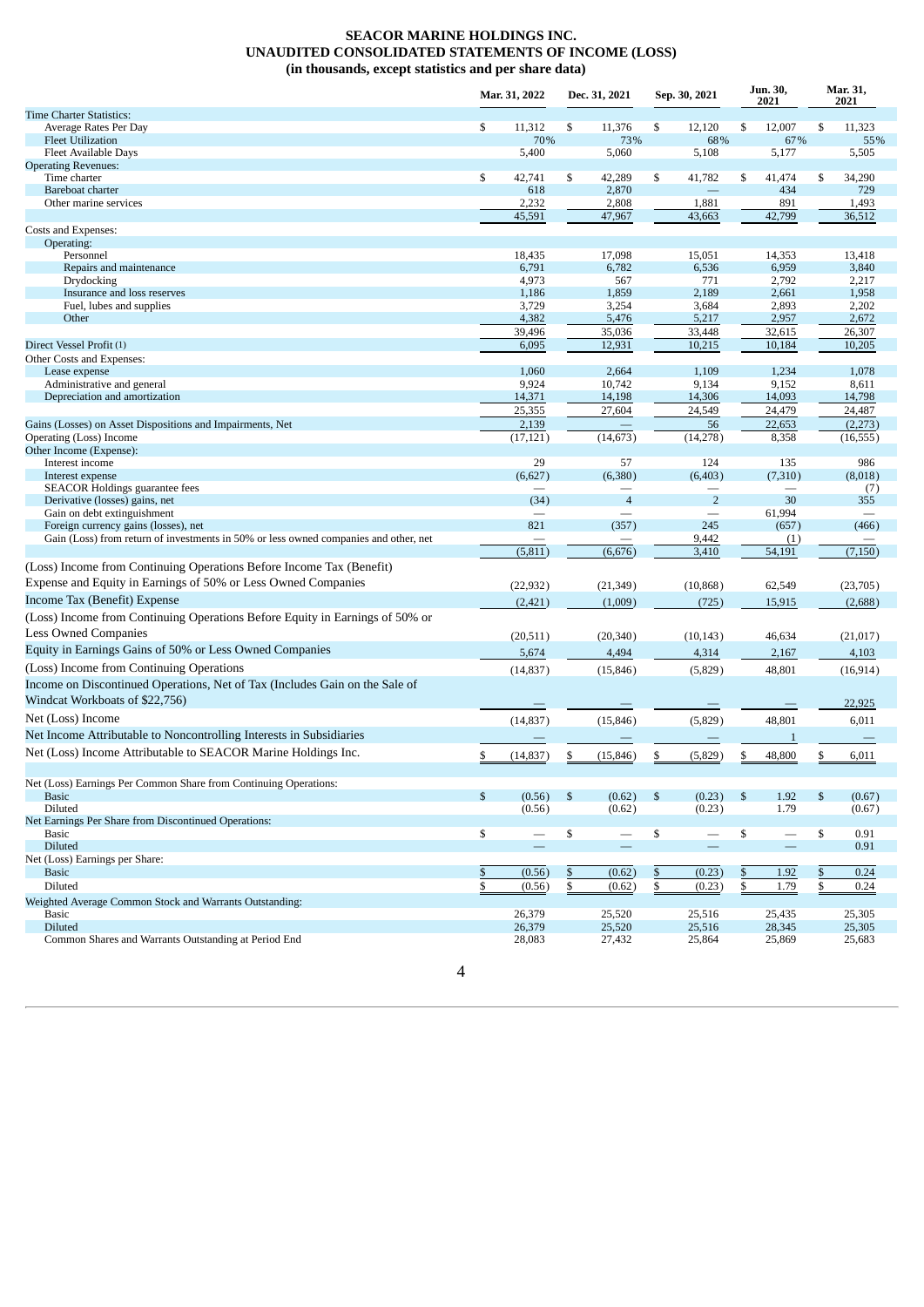### **SEACOR MARINE HOLDINGS INC. UNAUDITED DIRECT VESSEL PROFIT ("DVP") BY SEGMENT (in thousands, except statistics)**

|                                                              |                  |                  | <b>Three Months Ended</b> |                         |        |                  |
|--------------------------------------------------------------|------------------|------------------|---------------------------|-------------------------|--------|------------------|
|                                                              | Mar. 31,<br>2022 | Dec. 31,<br>2021 | Sep. 30,<br>2021          | <b>Jun. 30,</b><br>2021 |        | Mar. 31,<br>2021 |
| <b>United States, primarily Gulf of Mexico</b>               |                  |                  |                           |                         |        |                  |
| <b>Time Charter Statistics:</b>                              |                  |                  |                           |                         |        |                  |
| Average rates per day worked                                 | \$<br>15,595     | \$<br>15,496     | \$<br>18,702              | \$                      | 17,058 | \$<br>15,910     |
| Fleet utilization                                            | 38%              | 33%              | 27%                       |                         | 18%    | 6%               |
| Fleet available days                                         | 1,314            | 1,043            | 1,062                     |                         | 1,112  | 1,518            |
| Out-of-service days for repairs, maintenance and drydockings | 205              | 95               | 246                       |                         | 137    | 67               |
| Out-of-service days for cold-stacked status                  | 404              | 399              | 469                       |                         | 748    | 1,270            |
| <b>Operating Revenues:</b>                                   |                  |                  |                           |                         |        |                  |
| Time charter                                                 | \$<br>7,864      | \$<br>5,290      | \$<br>5,289               | \$                      | 3,419  | \$<br>1,489      |
| Bareboat charter                                             |                  | 386              |                           |                         | 434    | 729              |
| Other marine services                                        | 2,052            | 1,119            | 1,215                     |                         | 727    | 546              |
|                                                              | 9,916            | 6,795            | 6,504                     |                         | 4,580  | 2,764            |
| Direct Costs and Expenses:                                   |                  |                  |                           |                         |        |                  |
| Operating:                                                   |                  |                  |                           |                         |        |                  |
| Personnel                                                    | \$<br>4,923      | \$<br>3,136      | \$<br>2,428               | \$                      | 1,528  | \$<br>1,744      |
| Repairs and maintenance                                      | 1,101            | 1,085            | 1,266                     |                         | 389    | 654              |
| Drydocking                                                   | 2,867            | 191              | 239                       |                         | 777    | 875              |
| Insurance and loss reserves                                  | 229              | 720              | 462                       |                         | 923    | 527              |
| Fuel, lubes and supplies                                     | 662              | 501              | 259                       |                         | 245    | 199              |
| Other                                                        | 224              | 200              | 147                       |                         | 224    | 77               |
|                                                              |                  |                  |                           |                         |        |                  |
|                                                              | 10,006           | 5,833            | 4,801                     |                         | 4,086  | 4,076            |
| Direct Vessel (Loss) Profit (1)                              | \$<br>(90)       | \$<br>962        | \$<br>1,703               | \$                      | 494    | \$<br>(1, 312)   |
| Other Costs and Expenses:                                    |                  |                  |                           |                         |        |                  |
| Lease expense                                                | \$<br>287        | \$<br>633        | \$<br>621                 | \$                      | 703    | \$<br>664        |
| Depreciation and amortization                                | 4,638            | 4,325            | 3,936                     |                         | 3,287  | 4,164            |
|                                                              |                  |                  |                           |                         |        |                  |
| <b>Africa and Europe, Continuing Operations</b>              |                  |                  |                           |                         |        |                  |
| <b>Time Charter Statistics:</b>                              |                  |                  |                           |                         |        |                  |
| Average rates per day worked                                 | \$<br>10,006     | \$<br>9,530      | \$<br>9,551               | \$                      | 11,231 | \$<br>11,356     |
| Fleet utilization                                            | 82%              | 88%              | 77%                       |                         | 75%    | 68%              |
| Fleet available days                                         | 1,499            | 1,411            | 1,417                     |                         | 1,365  | 1,356            |
| Out-of-service days for repairs, maintenance and drydockings | 163              | 79               | 52                        |                         | 65     | 78               |
| Out-of-service days for cold-stacked status                  |                  |                  | 29                        |                         | 176    | 346              |
| <b>Operating Revenues:</b>                                   |                  |                  |                           |                         |        |                  |
| Time charter                                                 | \$<br>12,280     | \$<br>11,883     | \$<br>10,446              | \$                      | 11,437 | \$<br>10,502     |
| Bareboat charter                                             |                  |                  |                           |                         |        |                  |
| Other marine services                                        | (616)            | (416)            | (429)                     |                         | (224)  | (269)            |
|                                                              | 11,664           | 11,467           | 10,017                    |                         | 11,213 | 10,233           |
| <b>Direct Costs and Expenses:</b>                            |                  |                  |                           |                         |        |                  |
| Operating:                                                   |                  |                  |                           |                         |        |                  |
| Personnel                                                    | \$<br>3,536      | \$<br>3,283      | \$<br>3,147               | \$                      | 4,253  | \$<br>3,220      |
| Repairs and maintenance                                      | 1,579            | 1,846            | 1,540                     |                         | 2,195  | 1,191            |
| Drydocking                                                   | 1,144            | 144              | 337                       |                         | 374    | 304              |
| Insurance and loss reserves                                  | 124              | 245              | 323                       |                         | 352    | 433              |
| Fuel, lubes and supplies                                     | 1,473            | 1,019            | 1,631                     |                         | 887    | 572              |
| Other                                                        | 1,828            | 1,740            | 1,424                     |                         | 2,072  | 579              |
|                                                              |                  |                  |                           |                         |        |                  |
|                                                              | 9,684            | 8,277            | 8,402                     |                         | 10,133 | 6,299            |
| Direct Vessel Profit (1)                                     | \$<br>1,980      | \$<br>3,190      | \$<br>1,615               | \$                      | 1,080  | \$<br>3,934      |
| Other Costs and Expenses:                                    |                  |                  |                           |                         |        |                  |
| Lease expense                                                | \$<br>402        | \$<br>371        | \$<br>284                 | \$                      | 270    | \$<br>356        |
| Depreciation and amortization                                | 3,258            | 2,948            | 3,296                     |                         | 3,305  | 3,307            |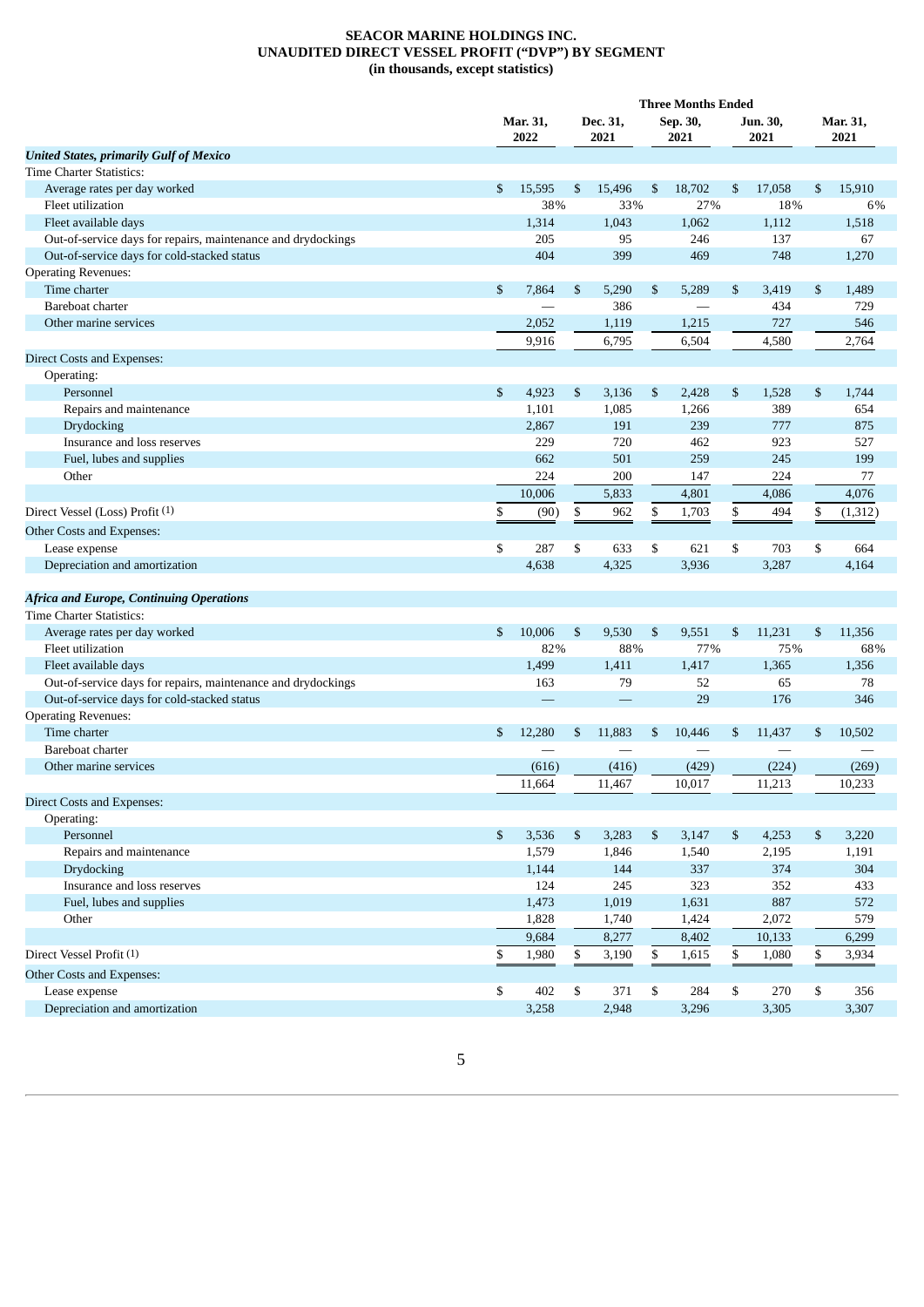### **SEACOR MARINE HOLDINGS INC. UNAUDITED DIRECT VESSEL PROFIT ("DVP") BY SEGMENT (continued) (in thousands, except statistics)**

|                                                              | <b>Three Months Ended</b> |    |                  |    |                  |    |                  |    |                  |  |
|--------------------------------------------------------------|---------------------------|----|------------------|----|------------------|----|------------------|----|------------------|--|
|                                                              | Mar. 31,<br>2022          |    | Dec. 31,<br>2021 |    | Sep. 30,<br>2021 |    | Jun. 30,<br>2021 |    | Mar. 31,<br>2021 |  |
| <b>Middle East and Asia</b>                                  |                           |    |                  |    |                  |    |                  |    |                  |  |
| <b>Time Charter Statistics:</b>                              |                           |    |                  |    |                  |    |                  |    |                  |  |
| Average rates per day worked                                 | \$<br>9,882               | \$ | 9,612            | \$ | 10,374           | \$ | 9,292            | \$ | 9,308            |  |
| Fleet utilization                                            | 77%                       |    | 81%              |    | 73%              |    | 81%              |    | 73%              |  |
| Fleet available days                                         | 1,800                     |    | 1,717            |    | 1,780            |    | 1,820            |    | 1,852            |  |
| Out-of-service days for repairs, maintenance and drydockings | 153                       |    | 38               |    | 134              |    | 105              |    | 115              |  |
| Out-of-service days for cold-stacked status                  | 90                        |    | 178              |    | 214              |    | 116              |    | 239              |  |
| <b>Operating Revenues:</b>                                   |                           |    |                  |    |                  |    |                  |    |                  |  |
| Time charter                                                 | \$<br>13,660              | \$ | 13,402           | \$ | 13,417           | \$ | 13,752           | \$ | 12,575           |  |
| Other marine services                                        | 49                        |    | 50               |    | 85               |    | 31               |    | 360              |  |
|                                                              | 13,709                    |    | 13,452           |    | 13,502           |    | 13,783           |    | 12,935           |  |
| Direct Costs and Expenses:                                   |                           |    |                  |    |                  |    |                  |    |                  |  |
| Operating:                                                   |                           |    |                  |    |                  |    |                  |    |                  |  |
| Personnel                                                    | \$<br>6,031               | \$ | 5,756            | \$ | 5,849            | \$ | 5,378            | \$ | 5,208            |  |
| Repairs and maintenance                                      | 1,832                     |    | 1,382            |    | 1,610            |    | 2,806            |    | 903              |  |
| Drydocking                                                   | 962                       |    | 232              |    | 156              |    | 1,185            |    | 1,066            |  |
| Insurance and loss reserves                                  | 507                       |    | 611              |    | 707              |    | 461              |    | 702              |  |
| Fuel, lubes and supplies                                     | 1,010                     |    | 1,042            |    | 777              |    | 1,081            |    | 559              |  |
| Other                                                        | 1,627                     |    | 2,148            |    | 2,823            |    | 43               |    | 1,144            |  |
|                                                              | 11,969                    |    | 11,171           |    | 11,922           |    | 10,954           |    | 9,582            |  |
| Direct Vessel Profit (1)                                     | \$<br>1,740               | \$ | 2,281            | \$ | 1,580            | \$ | 2,829            | \$ | 3,353            |  |
| Other Costs and Expenses:                                    |                           |    |                  |    |                  |    |                  |    |                  |  |
| Lease expense                                                | \$<br>31                  | \$ | 38               | \$ | 377              | \$ | 35               | \$ | 22               |  |
| Depreciation and amortization                                | 4,345                     |    | 4,156            |    | 4,456            |    | 4,663            |    | 4,710            |  |
|                                                              |                           |    |                  |    |                  |    |                  |    |                  |  |
| <b>Latin America</b>                                         |                           |    |                  |    |                  |    |                  |    |                  |  |
| <b>Time Charter Statistics:</b>                              |                           |    |                  |    |                  |    |                  |    |                  |  |
| Average rates per day worked                                 | \$<br>13,450              | \$ | 15,944           | \$ | 16,240           | \$ | 17,034           | \$ | 14,751           |  |
| Fleet utilization                                            | 85%                       |    | 83%              |    | 92%              |    | 86%              |    | 85%              |  |
| Fleet available days                                         | 787                       |    | 889              |    | 849              |    | 880              |    | 779              |  |
| Out-of-service days for repairs, maintenance and drydockings | 59                        |    | 113              |    | 58               |    | 117              |    | 94               |  |
| <b>Operating Revenues:</b>                                   |                           |    |                  |    |                  |    |                  |    |                  |  |
| Time charter                                                 | \$<br>8,937               | \$ | 11,714           | \$ | 12,630           | \$ | 12,866           | \$ | 9,724            |  |
| Bareboat charter                                             | 618                       |    | 2,484            |    |                  |    |                  |    |                  |  |
| Other marine services                                        | 747                       |    | 2,055            |    | 1,010            |    | 357              |    | 856              |  |
|                                                              | 10,302                    |    | 16,253           |    | 13,640           |    | 13,223           |    | 10,580           |  |
| Direct Costs and Expenses:                                   |                           |    |                  |    |                  |    |                  |    |                  |  |
| Operating:                                                   |                           |    |                  |    |                  |    |                  |    |                  |  |
| Personnel                                                    | \$<br>3,945               | \$ | 4,923            | \$ | 3,627            | \$ | 3,194            | \$ | 3,246            |  |
| Repairs and maintenance                                      | 2,279                     |    | 2,469            |    | 2,120            |    | 1,569            |    | 1,092            |  |
| Drydocking                                                   |                           |    |                  |    | 39               |    | 456              |    | (28)             |  |
| Insurance and loss reserves                                  | 326                       |    | 283              |    | 697              |    | 925              |    | 296              |  |
| Fuel, lubes and supplies                                     | 584                       |    | 692              |    | 1,017            |    | 680              |    | 872              |  |
| Other                                                        | 703                       |    | 1,388            |    | 823              |    | 618              |    | 872              |  |
|                                                              | 7,837                     |    | 9,755            |    | 8,323            |    | 7,442            |    | 6,350            |  |
| Direct Vessel Profit (1)                                     | \$<br>2,465               | \$ | 6,498            | \$ | 5,317            | \$ | 5,781            | \$ | 4,230            |  |
| Other Costs and Expenses:                                    |                           |    |                  |    |                  |    |                  |    |                  |  |
| Lease expense                                                | \$<br>340                 | \$ | 1,622            | \$ | (173)            | \$ | 226              | \$ | 36               |  |
| 'Depreciation and amortization                               | 2,130                     |    | 2,769            |    | 2,618            |    | 2,838            |    | 2,617            |  |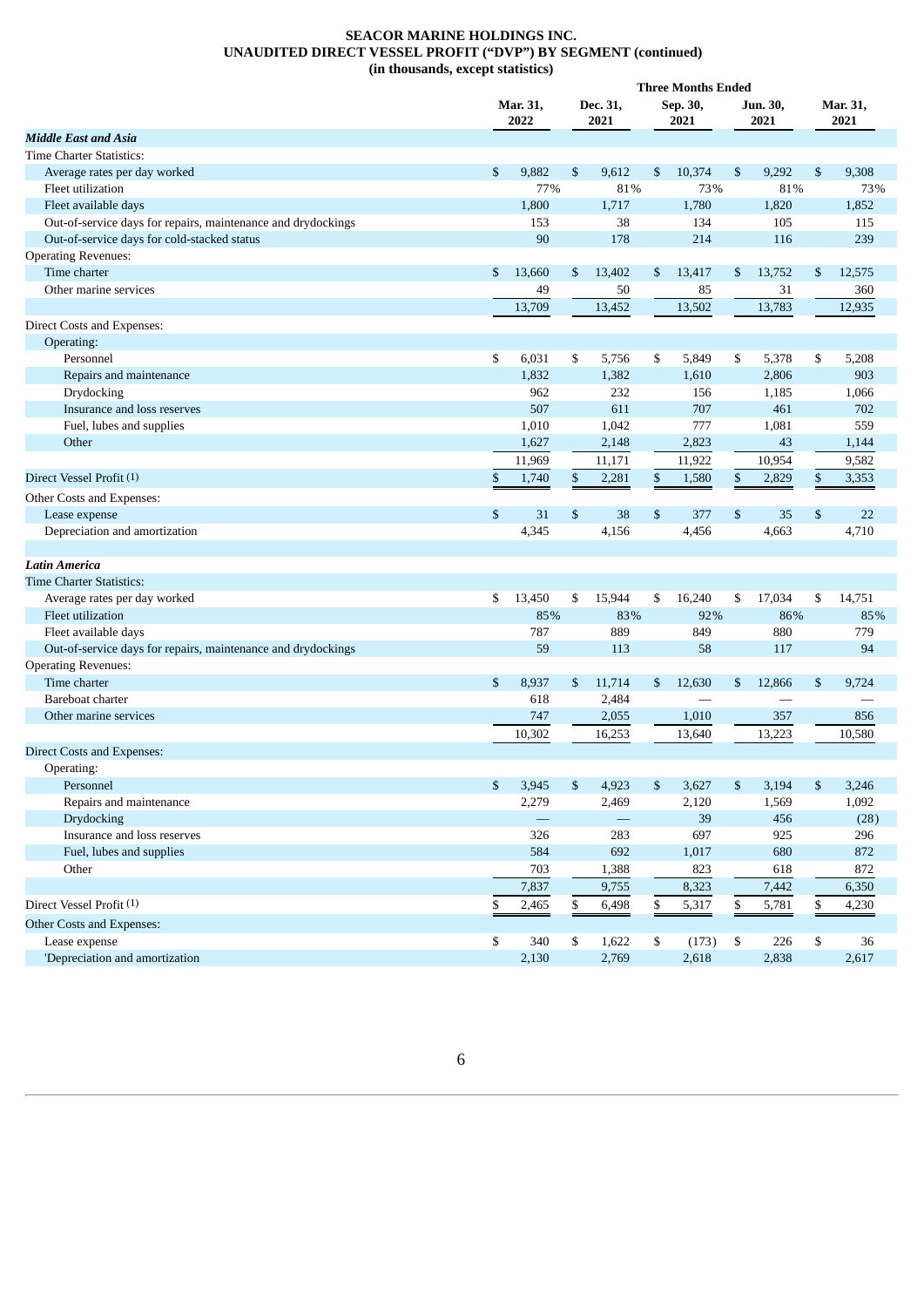## **SEACOR MARINE HOLDINGS INC. UNAUDITED PERFORMANCE BY VESSEL CLASS (in thousands, except statistics)**

|                                                              |                  |                           |                  | <b>Three Months Ended</b> |                  |                |                  |
|--------------------------------------------------------------|------------------|---------------------------|------------------|---------------------------|------------------|----------------|------------------|
|                                                              | Mar. 31,<br>2022 |                           | Dec. 31,<br>2021 | Sep. 30,<br>2021          | Jun. 30,<br>2021 |                | Mar. 31,<br>2021 |
| <b>Anchor handling towing supply</b>                         |                  |                           |                  |                           |                  |                |                  |
| <b>Time Charter Statistics:</b>                              |                  |                           |                  |                           |                  |                |                  |
| Average rates per day worked                                 | \$<br>8,908      | \$                        | 8,069            | \$<br>14,346              | \$<br>11,268     | \$             | 7,778            |
| Fleet utilization                                            | 66%              |                           | 66%              | 66%                       | 59%              |                | 67%              |
| Fleet available days                                         | 540              |                           | 552              | 552                       | 546              |                | 540              |
| Out-of-service days for repairs, maintenance and drydockings | $\overline{2}$   |                           | 14               | 61                        | 105              |                |                  |
| Out-of-service days for cold-stacked status                  | 180              |                           | 92               | 92                        | 118              |                | 180              |
| <b>Operating Revenues:</b>                                   |                  |                           |                  |                           |                  |                |                  |
| Time charter                                                 | \$<br>3,188      | $\mathfrak{S}$            | 2,926            | \$<br>5,224               | \$<br>3,640      | $\mathfrak{S}$ | 2,801            |
| Other marine services                                        | (160)            |                           | (129)            | (151)                     | (157)            |                | (130)            |
|                                                              | 3,028            |                           | 2,797            | 5,073                     | 3,483            |                | 2,671            |
| Direct Costs and Expenses:                                   |                  |                           |                  |                           |                  |                |                  |
| Operating:                                                   |                  |                           |                  |                           |                  |                |                  |
| Personnel                                                    | \$<br>1,136      | \$                        | 1,389            | \$<br>1,584               | \$<br>1,513      | \$             | 984              |
| Repairs and maintenance                                      | 293              |                           | 608              | 1,044                     | 471              |                | 241              |
| Drydocking                                                   | (7)              |                           | 1                | (217)                     | 1,322            |                | 54               |
| Insurance and loss reserves                                  | (137)            |                           | 148              | 193                       | 99               |                | 194              |
| Fuel, lubes and supplies                                     | 144              |                           | 321              | 388                       | 344              |                | 139              |
| Other                                                        | 439              |                           | 556              | 408                       | 444              |                | 270              |
|                                                              | 1,868            |                           | 3,023            | 3,400                     | 4,193            |                | 1,882            |
| Other Costs and Expenses:                                    |                  |                           |                  |                           |                  |                |                  |
| Lease expense                                                | \$<br>449        | \$                        | 353              | \$<br>354                 | \$<br>362        | \$             | 400              |
| Depreciation and amortization                                | 494              |                           | 495              | 494                       | 495              |                | 494              |
|                                                              |                  |                           |                  |                           |                  |                |                  |
| <b>Fast support</b>                                          |                  |                           |                  |                           |                  |                |                  |
| <b>Time Charter Statistics:</b>                              |                  |                           |                  |                           |                  |                |                  |
| Average rates per day worked                                 | \$<br>8,621      | \$                        | 8,464            | \$<br>8,455               | \$<br>7,962      | \$             | 7,888            |
| Fleet utilization                                            | 80%              |                           | 79%              | 70%                       | 71%              |                | 61%              |
| Fleet available days                                         | 2,160            |                           | 2,208            | 2,208                     | 2,100            |                | 2,207            |
| Out-of-service days for repairs, maintenance and drydockings | 167              |                           | 137              | 300                       | 226              |                | 182              |
| Out-of-service days for cold-stacked status                  | 90               |                           | 92               | 178                       | 314              |                | 584              |
| <b>Operating Revenues:</b>                                   |                  |                           |                  |                           |                  |                |                  |
| Time charter                                                 | \$<br>14,900     | \$                        | 14,857           | \$<br>13,007              | \$<br>11,827     | \$             | 10,657           |
| Bareboat charter                                             |                  |                           | 386              |                           | 434              |                | 729              |
| Other marine services                                        | (254)            |                           | (380)            | (121)                     | (249)            |                | (218)            |
|                                                              | 14,646           |                           | 14,863           | 12,886                    | 12,012           |                | 11,168           |
| Direct Costs and Expenses:                                   |                  |                           |                  |                           |                  |                |                  |
| Operating:                                                   |                  |                           |                  |                           |                  |                |                  |
| Personnel                                                    | 5,070            | \$                        | 5,581            | \$<br>4,588               | \$<br>4,802      | \$             | 4,041            |
| Repairs and maintenance                                      | 1,800            |                           | 2,151            | 2,313                     | 3,618            |                | 1,535            |
| Drydocking                                                   | 1,277            |                           | 494              | 965                       | 1,178            |                | 1,178            |
| Insurance and loss reserves                                  | 260              |                           | 390              | 328                       | 507              |                | 466              |
| Fuel, lubes and supplies                                     | 1,544            |                           | 1,355            | 1,390                     | 1,154            |                | 726              |
| Other                                                        | 1,941            |                           | 2,156            | 2,021                     | 1,640            |                | 1,141            |
|                                                              | 11,892           |                           | 12,127           | 11,605                    | 12,899           |                | 9,087            |
| Other Costs and Expenses:                                    |                  |                           |                  |                           |                  |                |                  |
| Lease expense                                                | \$               | $\boldsymbol{\mathsf{S}}$ | 353              | \$<br>693                 | \$<br>352        | $\$$           | 352              |
| Depreciation and amortization                                | 4,945            |                           | 4,929            | 4,929                     |                  |                | 5,096            |
|                                                              |                  |                           |                  |                           | 4,931            |                |                  |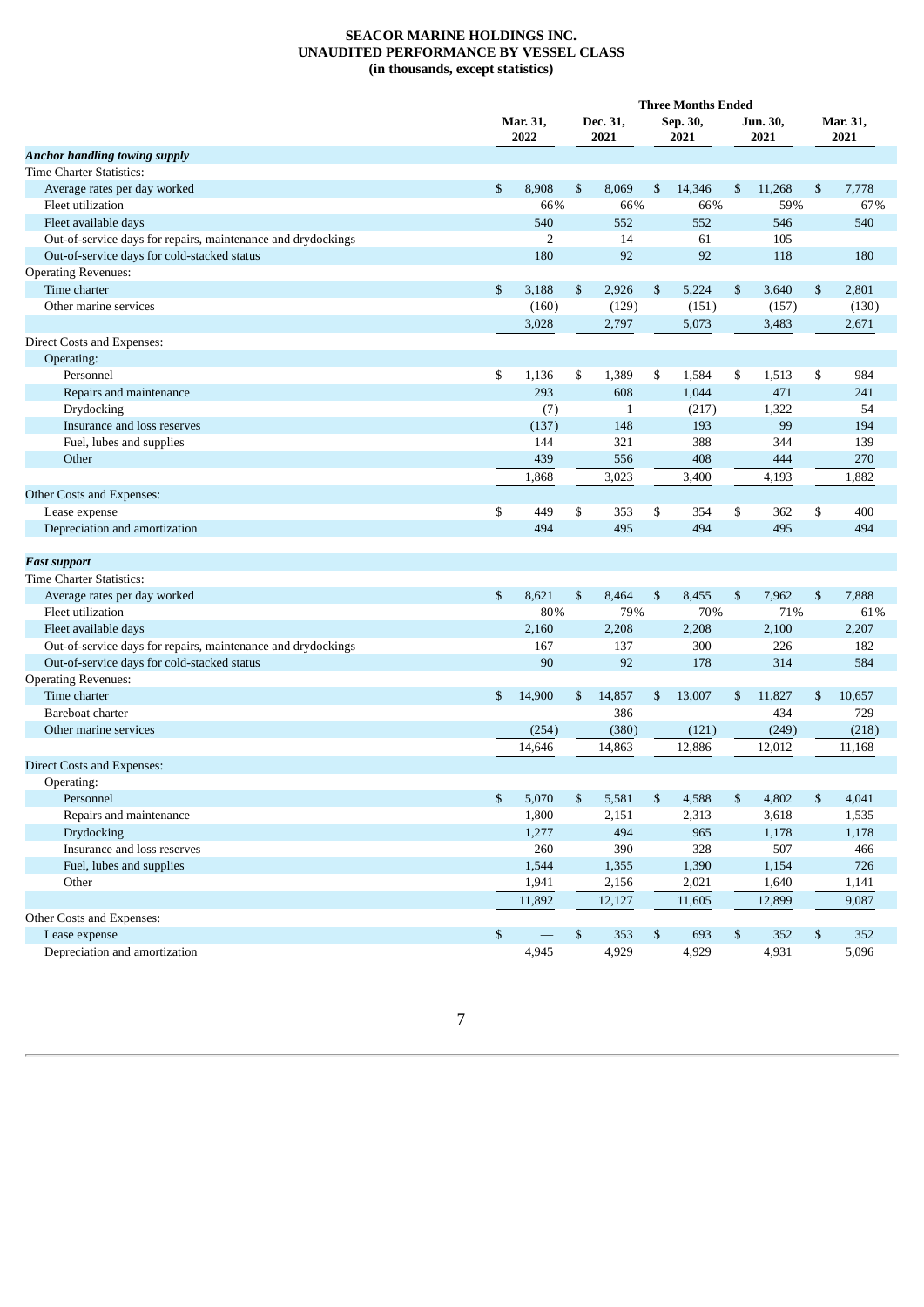#### **SEACOR MARINE HOLDINGS INC. UNAUDITED PERFORMANCE BY VESSEL CLASS (continued) (in thousands, except statistics)**

|                                                              |                          |               |                          | <b>Three Months Ended</b> |                  |    |                  |
|--------------------------------------------------------------|--------------------------|---------------|--------------------------|---------------------------|------------------|----|------------------|
|                                                              | Mar. 31,<br>2022         |               | Dec. 31,<br>2021         | Sep. 30,<br>2021          | Jun. 30,<br>2021 |    | Mar. 31,<br>2021 |
| <b>Supply</b>                                                |                          |               |                          |                           |                  |    |                  |
| <b>Time Charter Statistics:</b>                              |                          |               |                          |                           |                  |    |                  |
| Average rates per day worked                                 | \$<br>12.188             | \$            | 11,586                   | \$<br>11,631              | \$<br>11,921     | \$ | 12,110           |
| Fleet utilization                                            | 72%                      |               | 79%                      | 77%                       | 80%              |    | 63%              |
| Fleet available days                                         | 1,800                    |               | 1,380                    | 1,372                     | 1,274            |    | 1,319            |
| Out-of-service days for repairs, maintenance and drydockings | 233                      |               | 117                      | 64                        | 11               |    | 105              |
| Out-of-service days for cold-stacked status                  | $\overline{\phantom{0}}$ |               | 117                      | 174                       | 91               |    | 315              |
| <b>Operating Revenues:</b>                                   |                          |               |                          |                           |                  |    |                  |
| Time charter                                                 | \$<br>15,823             | \$            | 12.675                   | \$<br>12,317              | \$<br>12,179     | \$ | 10,082           |
| Bareboat charter                                             | 618                      |               |                          |                           |                  |    |                  |
| Other marine services                                        | 44                       |               | 410                      | 221                       | 117              |    | 346              |
|                                                              | 16,485                   |               | 13,085                   | 12,538                    | 12,296           |    | 10,428           |
| <b>Direct Costs and Expenses:</b>                            |                          |               |                          |                           |                  |    |                  |
| Operating:                                                   |                          |               |                          |                           |                  |    |                  |
| Personnel                                                    | \$<br>8,193              | \$            | 6,141                    | \$<br>4,738               | \$<br>4,044      | \$ | 4,158            |
| Repairs and maintenance                                      | 3,701                    |               | 2,191                    | 2,078                     | 2,039            |    | 1,135            |
| Drydocking                                                   | 1,302                    |               |                          | 23                        | 180              |    | 110              |
| Insurance and loss reserves                                  | 428                      |               | 280                      | 595                       | 436              |    | 474              |
| Fuel, lubes and supplies                                     | 1,434                    |               | 998                      | 1,221                     | 1,034            |    | 1,003            |
| Other                                                        | 1,348                    |               | 1,957                    | 988                       | 884              |    | 880              |
|                                                              | 16,406                   |               | 11,567                   | 9,643                     | 8,617            |    | 7,760            |
| Other Costs and Expenses:                                    |                          |               |                          |                           |                  |    |                  |
| Lease expense                                                | \$<br>291                | \$            | $\overline{\phantom{0}}$ | \$                        | \$               | \$ |                  |
| Depreciation and amortization                                | 3,786                    |               | 3,155                    | 3,149                     | 2,936            |    | 2,977            |
|                                                              |                          |               |                          |                           |                  |    |                  |
| <b>Specialty</b>                                             |                          |               |                          |                           |                  |    |                  |
| <b>Time Charter Statistics:</b>                              |                          |               |                          |                           |                  |    |                  |
| Average rates per day worked                                 | \$                       | \$            |                          | \$                        | \$<br>1,571      | \$ | 1,890            |
| Fleet utilization                                            | $-$ %                    |               | $-$ %                    | $-$ %                     | 92%              |    | 100%             |
| Fleet available days                                         | 90                       |               | 92                       | 92                        | 91               |    | 90               |
| Out-of-service days for repairs, maintenance and drydockings |                          |               |                          | 65                        | 8                |    |                  |
| Out-of-service days for cold-stacked status                  | 90                       |               | 92                       |                           |                  |    |                  |
| <b>Operating Revenues:</b>                                   |                          |               |                          |                           |                  |    |                  |
| Time charter                                                 | \$                       | \$            |                          | \$                        | \$<br>131        | \$ | 170              |
| Other marine services                                        |                          |               |                          |                           | 23               |    | 12               |
|                                                              |                          |               |                          |                           | 154              |    | 182              |
| Direct Costs and Expenses:                                   |                          |               |                          |                           |                  |    |                  |
| Operating:                                                   |                          |               |                          |                           |                  |    |                  |
| Personnel                                                    | \$<br>$\overline{1}$     | ${\mathbb S}$ | $6\phantom{.0}$          | \$<br>$35\,$              | \$<br>99         | \$ | 89               |
| Repairs and maintenance                                      |                          |               | (28)                     | $\overline{7}$            | 104              |    | 8                |
| Drydocking                                                   |                          |               |                          |                           |                  |    |                  |
| Insurance and loss reserves                                  | $\overline{2}$           |               | $\mathbf{1}$             | 3                         | 5                |    | $\overline{4}$   |
| Fuel, lubes and supplies                                     | $\overline{2}$           |               | $\overline{2}$           | 6                         | 5                |    | 8                |
| Other                                                        | 11                       |               | $18\,$                   | 28                        | 33               |    | 26               |
|                                                              | 16                       |               | (1)                      | 79                        | 246              |    | 135              |
| Other Costs and Expenses:                                    |                          |               |                          |                           |                  |    |                  |
| Depreciation and amortization                                | \$                       | \$            |                          | \$                        | \$               | \$ |                  |
|                                                              |                          |               |                          |                           |                  |    |                  |

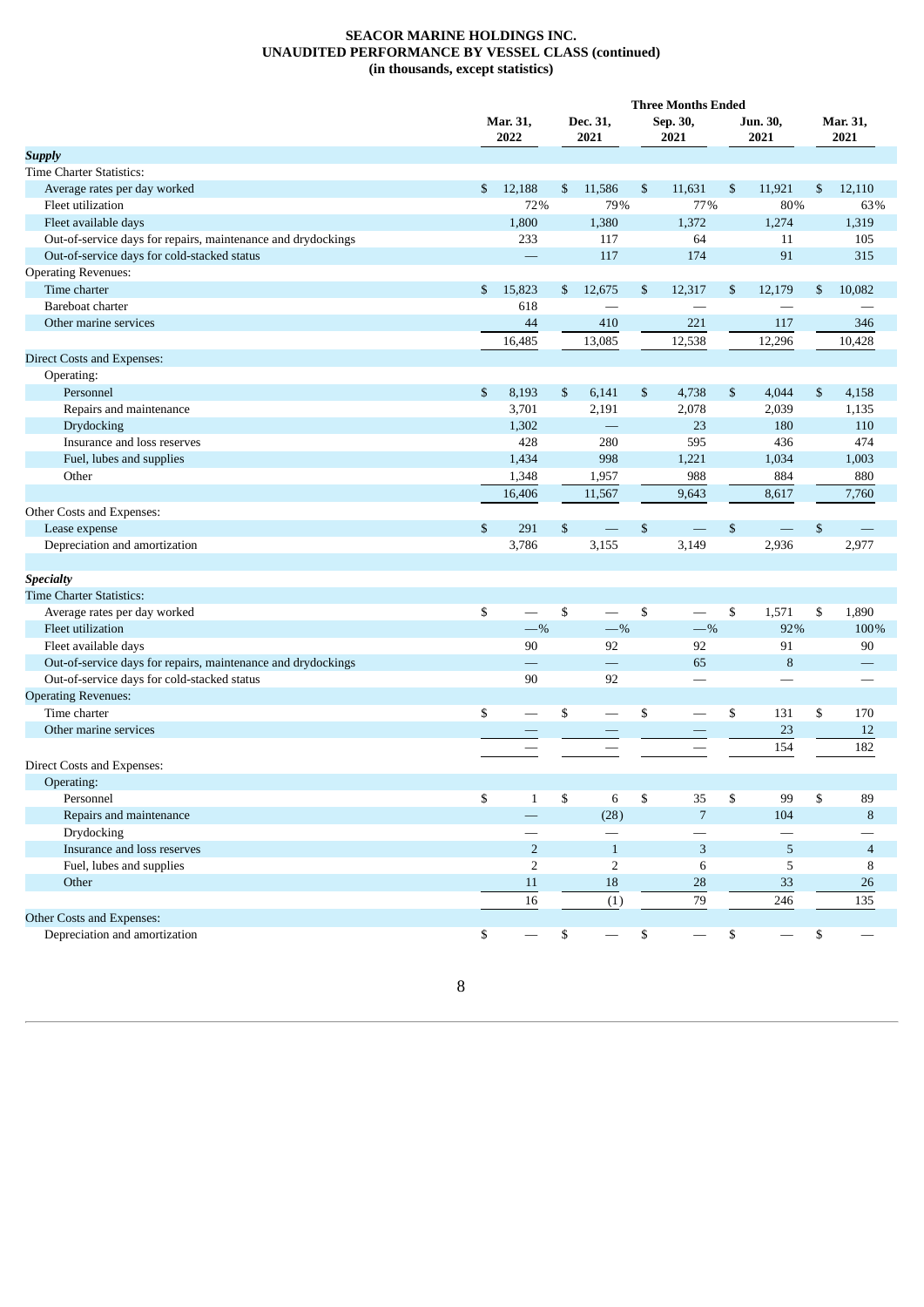### **SEACOR MARINE HOLDINGS INC. UNAUDITED PERFORMANCE BY VESSEL CLASS (continued) (in thousands, except statistics)**

|                                                              |                | <b>Three Months Ended</b> |    |                  |    |               |    |                  |    |                  |  |  |
|--------------------------------------------------------------|----------------|---------------------------|----|------------------|----|---------------|----|------------------|----|------------------|--|--|
|                                                              |                | Mar. 31,<br>2022          |    | Dec. 31,<br>2021 |    | Sep. 30, 2021 |    | Jun. 30,<br>2021 |    | Mar. 31,<br>2021 |  |  |
| <b>Liftboats</b>                                             |                |                           |    |                  |    |               |    |                  |    |                  |  |  |
| <b>Time Charter Statistics:</b>                              |                |                           |    |                  |    |               |    |                  |    |                  |  |  |
| Average rates per day worked                                 | $\mathbb{S}$   | 22,416                    | \$ | 23,409           | \$ | 23,137        | \$ | 25,334           | \$ | 26,792           |  |  |
| Fleet utilization                                            |                | 49%                       |    | 61%              |    | 55%           |    | 46%              |    | 29%              |  |  |
| Fleet available days                                         |                | 810                       |    | 828              |    | 884           |    | 1,167            |    | 1,350            |  |  |
| Out-of-service days for repairs, maintenance and drydockings |                | 179                       |    | 58               |    | 65            |    | 75               |    | 67               |  |  |
| Out-of-service days for cold-stacked status                  |                | 134                       |    | 184              |    | 202           |    | 517              |    | 776              |  |  |
| <b>Operating Revenues:</b>                                   |                |                           |    |                  |    |               |    |                  |    |                  |  |  |
| Time charter                                                 | $\mathfrak{S}$ | 8,830                     | \$ | 11,831           | \$ | 11,234        | \$ | 13,697           | \$ | 10,580           |  |  |
| Bareboat charter                                             |                |                           |    | 2,484            |    |               |    |                  |    |                  |  |  |
| Other marine services                                        |                | 1,463                     |    | 1,121            |    | 997           |    | 688              |    | 797              |  |  |
|                                                              |                | 10,293                    |    | 15,436           |    | 12,231        |    | 14,385           |    | 11,377           |  |  |
| <b>Direct Costs and Expenses:</b>                            |                |                           |    |                  |    |               |    |                  |    |                  |  |  |
| Operating:                                                   |                |                           |    |                  |    |               |    |                  |    |                  |  |  |
| Personnel                                                    | $\mathfrak{S}$ | 4,035                     | \$ | 4,068            | \$ | 4,033         | \$ | 3,916            | \$ | 3,806            |  |  |
| Repairs and maintenance                                      |                | 1,012                     |    | 1,859            |    | 1,104         |    | 716              |    | 894              |  |  |
| Drydocking                                                   |                | 2,401                     |    | 72               |    | $\equiv$      |    | 112              |    | 875              |  |  |
| Insurance and loss reserves                                  |                | 1,215                     |    | 1,070            |    | 1,170         |    | 1,752            |    | 719              |  |  |
| Fuel, lubes and supplies                                     |                | 605                       |    | 589              |    | 668           |    | 353              |    | 320              |  |  |
| Other                                                        |                | 644                       |    | 856              |    | 1,672         |    | (58)             |    | 677              |  |  |
|                                                              |                | 9,912                     |    | 8,514            |    | 8,647         |    | 6,791            |    | 7,291            |  |  |
| Other Costs and Expenses:                                    |                |                           |    |                  |    |               |    |                  |    |                  |  |  |
| Lease expense                                                | \$             |                           | \$ | 1,569            | \$ | (200)         | \$ | 205              | \$ | 12               |  |  |
| Depreciation and amortization                                |                | 4,964                     |    | 5,171            |    | 5,170         |    | 5,171            |    | 5,659            |  |  |
|                                                              |                |                           |    |                  |    |               |    |                  |    |                  |  |  |
| <b>Other Activity</b>                                        |                |                           |    |                  |    |               |    |                  |    |                  |  |  |
| <b>Operating Revenues:</b>                                   |                |                           |    |                  |    |               |    |                  |    |                  |  |  |
| Other marine services                                        | \$             | 1,139                     | \$ | 1,786            | \$ | 935           | \$ | 469              | \$ | 686              |  |  |
|                                                              |                | 1,139                     |    | 1,786            |    | 935           |    | 469              |    | 686              |  |  |
| Direct Costs and Expenses:                                   |                |                           |    |                  |    |               |    |                  |    |                  |  |  |
| Operating:                                                   |                |                           |    |                  |    |               |    |                  |    |                  |  |  |
| Personnel                                                    | \$             |                           | \$ | (87)             | \$ | 73            | \$ | (21)             | \$ | 340              |  |  |
| Repairs and maintenance                                      |                | (15)                      |    | $\mathbf{1}$     |    | (10)          |    | 11               |    | 27               |  |  |
| Insurance and loss reserves                                  |                | (582)                     |    | (30)             |    | (100)         |    | (138)            |    | 101              |  |  |
| Fuel, lubes and supplies                                     |                |                           |    | (11)             |    | 11            |    | 3                |    | 6                |  |  |
| Other                                                        |                | (1)                       |    | (67)             |    | 100           |    | 14               |    | (322)            |  |  |
|                                                              |                | (598)                     |    | (194)            |    | 74            |    | (131)            |    | 152              |  |  |
| Other Costs and Expenses:                                    |                |                           |    |                  |    |               |    |                  |    |                  |  |  |
| Lease expense                                                | \$             | 320                       | \$ | 389              | \$ | 262           | \$ | 315              | \$ | 314              |  |  |
| Depreciation and amortization                                |                | 182                       |    | 448              |    | 564           |    | 560              |    | 572              |  |  |
|                                                              |                |                           |    |                  |    |               |    |                  |    |                  |  |  |

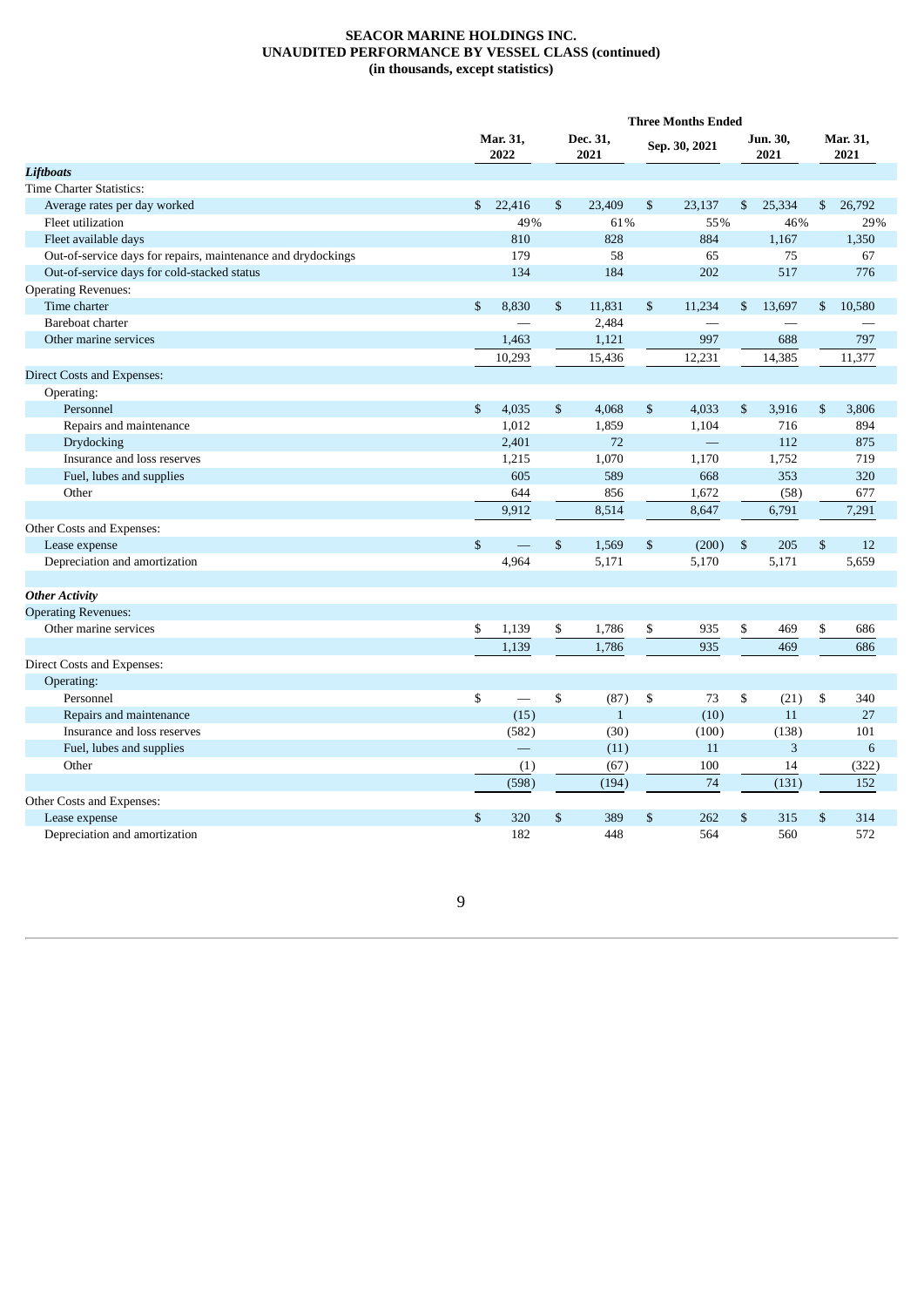#### **SEACOR MARINE HOLDINGS INC. UNAUDITED CONDENSED CONSOLIDATED BALANCE SHEETS (in thousands)**

|                                                                     | Mar. 31, 2022 | Dec. 31, 2021 | Sep. 30, 2021 |            |              |            |               |  | Jun. 30, 2021 |  | Mar. 31, 2021 |
|---------------------------------------------------------------------|---------------|---------------|---------------|------------|--------------|------------|---------------|--|---------------|--|---------------|
| <b>ASSETS</b>                                                       |               |               |               |            |              |            |               |  |               |  |               |
| <b>Current Assets:</b>                                              |               |               |               |            |              |            |               |  |               |  |               |
| Cash and cash equivalents                                           | \$<br>36,315  | \$<br>37,619  | \$            | 42,194     | \$           | 45,446     | \$<br>68,409  |  |               |  |               |
| Restricted cash                                                     | 3,596         | 3,601         |               | 4,160      |              | 5,855      | 3,352         |  |               |  |               |
| Receivables:                                                        |               |               |               |            |              |            |               |  |               |  |               |
| Trade, net of allowance for credit loss accounts                    | 49.238        | 55.544        |               | 50.343     |              | 47.082     | 42.680        |  |               |  |               |
| Other                                                               | 8,799         | 6,118         |               | 13,750     |              | 12,152     | 11,265        |  |               |  |               |
| Receivables from SEACOR Holdings                                    |               |               |               |            |              |            | 19,332        |  |               |  |               |
| Tax receivable                                                      | 1,238         | 1,238         |               | 101        |              | 1,497      | 1,498         |  |               |  |               |
| Inventories                                                         | 1,297         | 928           |               | 476        |              | 425        | 572           |  |               |  |               |
| Prepaid expenses and other                                          | 3,724         | 3,730         |               | 3,851      |              | 4,527      | 2,326         |  |               |  |               |
| Other current assets                                                |               |               |               |            |              |            | 423           |  |               |  |               |
| Assets held for sale                                                |               |               |               |            |              |            |               |  |               |  |               |
| Total current assets                                                | 104,207       | 108,778       |               | 114,875    |              | 116,984    | 149,857       |  |               |  |               |
| Property and Equipment:                                             |               |               |               |            |              |            |               |  |               |  |               |
| Historical cost                                                     | 1,006,873     | 1,025,284     |               | 989,910    |              | 972,267    | 1,000,430     |  |               |  |               |
| Accumulated depreciation                                            | (316, 444)    | (317, 297)    |               | (303, 178) |              | (288, 882) | (297, 792)    |  |               |  |               |
|                                                                     | 690,429       | 707,987       |               | 686,732    |              | 683,385    | 702,638       |  |               |  |               |
| Construction in progress                                            | 15,550        | 15,531        |               | 15,577     |              | 32,903     | 32,530        |  |               |  |               |
| Net property and equipment                                          | 705,979       | 723,518       |               | 702,309    |              | 716,288    | 735,168       |  |               |  |               |
| Right-of-use asset - operating leases                               | 6,238         | 6,608         |               | 4,670      |              | 5,469      | 7,046         |  |               |  |               |
| Right-of-use asset - finance leases                                 | 7,290         | 100           |               | 108        |              | 116        | 121           |  |               |  |               |
| Investments, at equity, and advances to 50% or less owned companies | 76,860        | 71,727        |               | 77,426     |              | 77,539     | 79,000        |  |               |  |               |
| Other assets                                                        | 2,057         | 1,771         |               | 2,672      |              | 2,781      | 2,624         |  |               |  |               |
| <b>Total assets</b>                                                 | 902,631       | \$<br>912,502 | \$            | 902,060    |              | 919,177    | 973,816       |  |               |  |               |
| <b>LIABILITIES AND EQUITY</b>                                       |               |               |               |            |              |            |               |  |               |  |               |
| <b>Current Liabilities:</b>                                         |               |               |               |            |              |            |               |  |               |  |               |
| Current portion of operating lease liabilities                      | \$<br>2,073   | \$<br>1,986   | \$            | 1,269      | \$           | 2,885      | \$<br>5,139   |  |               |  |               |
| Current portion of finance lease liabilities                        | 190           | 33            |               | 32         |              | 32         | 46            |  |               |  |               |
| Current portion of long-term debt                                   | 32,708        | 31,602        |               | 28,875     |              | 28,419     | 34,888        |  |               |  |               |
| Accounts payable and accrued expenses                               | 32,585        | 28,419        |               | 23,578     |              | 27,163     | 21,428        |  |               |  |               |
| Due to SEACOR Holdings                                              | 264           | 274           |               | 276        |              | 277        |               |  |               |  |               |
| Other current liabilities                                           | 23,723        | 22,351        |               | 21,109     |              | 26,886     | 29,719        |  |               |  |               |
| Discontinued operations                                             |               |               |               |            |              |            |               |  |               |  |               |
| Total current liabilities                                           | 91,543        | 84,665        |               | 75,139     |              | 85,662     | 91,220        |  |               |  |               |
| Long-term operating lease liabilities                               | 4,420         | 4,885         |               | 4.000      |              | 4.072      | 4.778         |  |               |  |               |
| Long-term finance lease liabilities                                 | 7,183         | 76            |               | 84         |              | 92         | 97            |  |               |  |               |
| Long-term debt                                                      | 326,264       | 332,762       |               | 321,641    |              | 320,823    | 431,849       |  |               |  |               |
| Conversion option liability on convertible senior notes             | 34            |               |               | 5          |              | 7          | 37            |  |               |  |               |
| Deferred income taxes                                               | 37,153        | 40,682        |               | 43,463     |              | 46,169     | 31,766        |  |               |  |               |
| Deferred gains and other liabilities                                | 2,990         | 2,891         |               | 2,925      |              | 2,951      | 4,910         |  |               |  |               |
| <b>Total liabilities</b>                                            | 469,587       | 465,961       |               | 447,257    |              | 459,776    | 564,657       |  |               |  |               |
| Equity:                                                             |               |               |               |            |              |            |               |  |               |  |               |
| SEACOR Marine Holdings Inc. stockholders' equity:                   |               |               |               |            |              |            |               |  |               |  |               |
| Common stock                                                        | 269           | 262           |               | 245        |              | 245        | 243           |  |               |  |               |
| Additional paid-in capital                                          | 463.138       | 461,931       |               | 455,373    |              | 454.079    | 452.290       |  |               |  |               |
| <b>Accumulated Deficit</b>                                          | (37,744)      | (22, 907)     |               | (7,059)    |              | (1,230)    | (50,029)      |  |               |  |               |
| Shares held in treasury                                             | (1,792)       | (1, 120)      |               | (1, 120)   |              | (1,120)    | (1,110)       |  |               |  |               |
| Accumulated other comprehensive loss, net of tax                    | 8,853         | 8,055         |               | 7,044      |              | 7,107      | 7,446         |  |               |  |               |
|                                                                     | 432,724       | 446,221       |               | 454,483    |              | 459,081    | 408,840       |  |               |  |               |
| Noncontrolling interests in subsidiaries                            | 320           | 320           |               | 320        |              | 320        | 319           |  |               |  |               |
| Total equity                                                        | 433,044       | 446,541       |               | 454,803    |              | 459,401    | 409,159       |  |               |  |               |
| Total liabilities and equity                                        | \$<br>902,631 | \$<br>912,502 | $\mathbb{S}$  | 902,060    | $\mathbb{S}$ | 919,177    | \$<br>973,816 |  |               |  |               |
|                                                                     |               |               |               |            |              |            |               |  |               |  |               |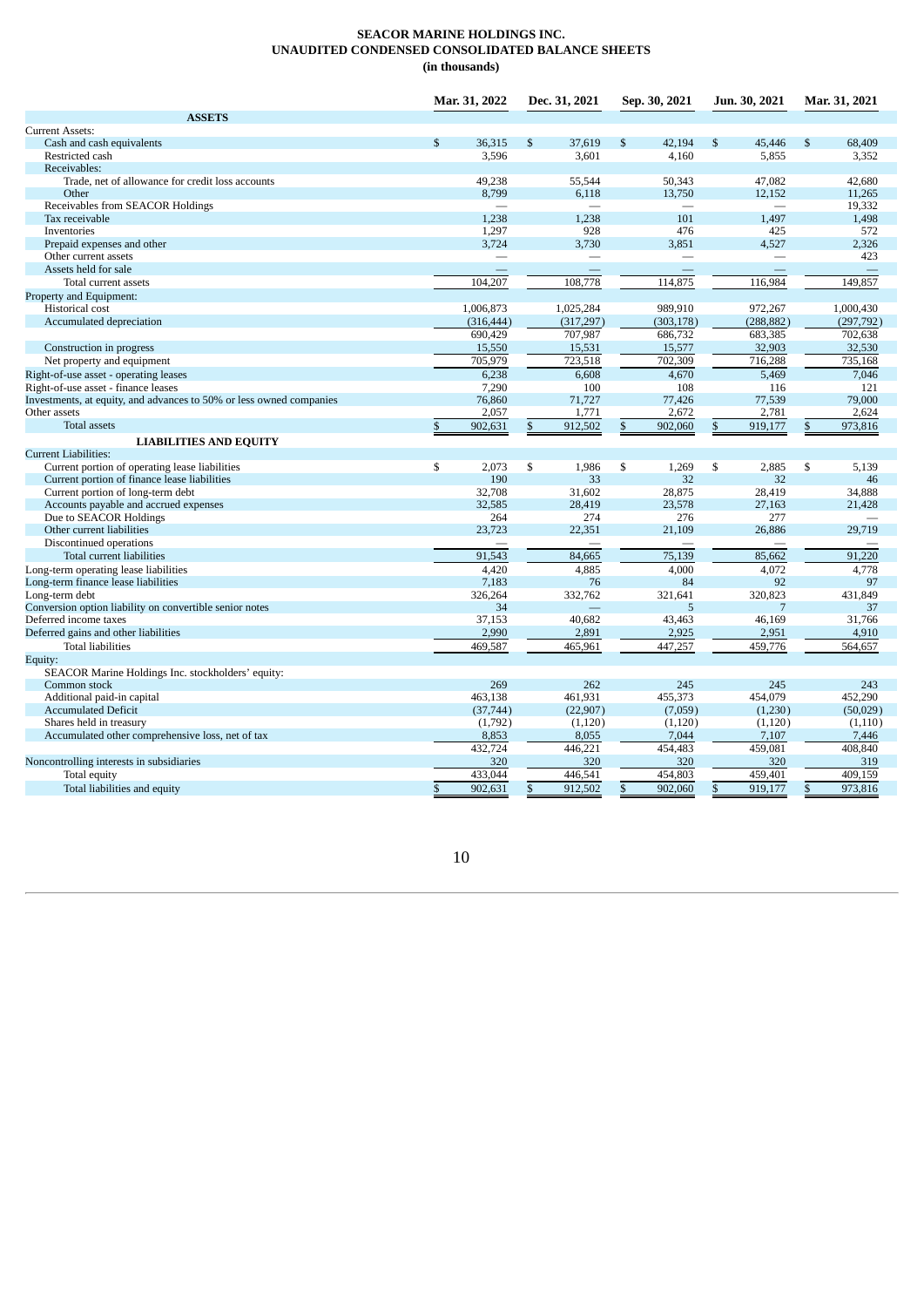#### **SEACOR MARINE HOLDINGS INC. UNAUDITED CONDENSED CONSOLIDATED STATEMENTS OF CASH FLOWS (in thousands)**

|                                                                                                       |                          |              |                          | Three Months Ended |                          |                          |    |               |  |  |  |
|-------------------------------------------------------------------------------------------------------|--------------------------|--------------|--------------------------|--------------------|--------------------------|--------------------------|----|---------------|--|--|--|
|                                                                                                       | Mar. 31, 2022            |              | Dec. 31, 2021            | Sep. 30, 2021      |                          | Jun. 30, 2021            |    | Mar. 31, 2021 |  |  |  |
| Cash Flows from Continuing Operating Activities:                                                      |                          |              |                          |                    |                          |                          |    |               |  |  |  |
| Net (Loss) Income                                                                                     | \$<br>(14, 837)          | - \$         | $(15,846)$ \$            |                    | (5,829)                  | \$<br>48,801             | \$ | 6,011         |  |  |  |
| Adjustments to reconcile net (loss) income to net cash provided by (used in)<br>operating activities: |                          |              |                          |                    |                          |                          |    |               |  |  |  |
| Depreciation and amortization                                                                         | 14,371                   |              | 14,198                   |                    | 14,306                   | 14,093                   |    | 14,798        |  |  |  |
| Deferred financing costs amortization                                                                 | 291                      |              | 328                      |                    | 255                      | 254                      |    | 260           |  |  |  |
| Stock-based compensation expense                                                                      | 395                      |              | 1,243                    |                    | 1,294                    | 1,779                    |    | 849           |  |  |  |
| Debt discount amortization                                                                            | 1.691                    |              | 1.614                    |                    | 1.573                    | 1.787                    |    | 1.892         |  |  |  |
| Allowance for credit losses                                                                           | (170)                    |              | 585                      |                    | 122                      | 132                      |    | 24            |  |  |  |
| (Gain) Loss from equipment sales, retirements or impairments                                          | (2, 139)                 |              |                          |                    | (56)                     | (22, 653)                |    | 2,273         |  |  |  |
| Gain on the sale of Windcat Workboats                                                                 |                          |              |                          |                    | $\frac{1}{2}$            |                          |    | (22,756)      |  |  |  |
| Gain on debt extinguishment, net                                                                      |                          |              |                          |                    | $\equiv$                 | (62, 749)                |    |               |  |  |  |
| Gain from return of investment                                                                        |                          |              |                          |                    | (9, 442)                 |                          |    |               |  |  |  |
| Derivative losses (gains)                                                                             | 34                       |              | (4)                      |                    | (2)                      | (30)                     |    | (355)         |  |  |  |
| Interest on finance lease                                                                             | 25                       |              | $\mathbf{1}$             |                    | $\mathbf{1}$             |                          |    | 2             |  |  |  |
| Cash settlement payments on derivative transactions, net                                              | (373)                    |              | (403)                    |                    | (414)                    | (414)                    |    | (919)         |  |  |  |
| Currency (gains) losses                                                                               | (821)                    |              | 357                      |                    | (245)                    | 657                      |    | 466           |  |  |  |
| Deferred income taxes                                                                                 | (3,529)                  |              | (2,781)                  |                    | (2,706)                  | 14,403                   |    | (4,056)       |  |  |  |
| Equity earnings                                                                                       | (5,674)                  |              | (4,494)                  |                    | (4,314)                  | (2,167)                  |    | (4,103)       |  |  |  |
| Dividends received from equity investees                                                              | 725                      |              | 817                      |                    | 4,515                    |                          |    |               |  |  |  |
| Changes in Operating Assets and Liabilities:                                                          |                          |              |                          |                    |                          |                          |    |               |  |  |  |
| Accounts receivables                                                                                  | 3,904                    |              | (1, 157)                 |                    | (3,798)                  | 16,047                   |    | 11,345        |  |  |  |
| Other assets                                                                                          | (164)                    |              | 1,656                    |                    | 1,561                    | (1,296)                  |    | 1,192         |  |  |  |
| Accounts payable and accrued liabilities                                                              | 6,707                    |              | 7,915                    |                    | (1, 416)                 | 4,268                    |    | (10,296)      |  |  |  |
| Net cash provided by (used in) operating activities                                                   | 436                      |              | 4,029                    |                    | (4,595)                  | 12,912                   |    | (3,373)       |  |  |  |
| Cash Flows from Continuing Investing Activities:                                                      |                          |              |                          |                    |                          |                          |    |               |  |  |  |
| Purchases of property and equipment                                                                   | (20)                     |              | (443)                    |                    | (2,910)                  | (926)                    |    | (2,724)       |  |  |  |
| Proceeds from disposition of property and equipment                                                   | 5,310                    |              |                          |                    |                          | 26,871                   |    | 3,266         |  |  |  |
| Proceeds from sale of Windcat Workboats, net cash sold                                                |                          |              |                          |                    |                          |                          |    | 38,715        |  |  |  |
| Net investing activities in property and equipment                                                    | 5,290                    |              | (443)                    |                    | (2,910)                  | 25.945                   |    | 39.257        |  |  |  |
| Investments in and advances to 50% or less owned companies                                            | $\overline{\phantom{0}}$ |              | (2,272)                  |                    |                          |                          |    | (736)         |  |  |  |
| Excess distributions from equity investees                                                            |                          |              |                          |                    | 9,442                    |                          |    |               |  |  |  |
| Principal payments on notes due from equity investees                                                 | 176                      |              | (630)                    |                    | 179                      | 2,877                    |    | 919           |  |  |  |
| Cash received from acquisition of 50% or less owned company                                           |                          |              | 172                      |                    |                          |                          |    |               |  |  |  |
| Net cash provided by (used in) investing activities                                                   | 5,466                    |              | (3, 173)                 |                    | 6,711                    | 28,822                   |    | 39,440        |  |  |  |
| Cash Flows from Continuing Financing Activities:                                                      |                          |              |                          |                    |                          |                          |    |               |  |  |  |
| Payments on long-term debt                                                                            | (7, 348)                 |              | (5,981)                  |                    | (7,054)                  | (56, 787)                |    | (8,302)       |  |  |  |
| Payments on debt extinguishment cost                                                                  |                          |              |                          |                    |                          | (755)                    |    |               |  |  |  |
| Payments on finance lease                                                                             | (9)                      |              | (9)                      |                    | (9)                      | (12)                     |    |               |  |  |  |
| Proceeds from exercise of stock options                                                               | 140                      |              |                          |                    |                          |                          |    |               |  |  |  |
| Issuance of stock                                                                                     | 7                        |              | $\overline{\phantom{a}}$ |                    | $\overline{\phantom{a}}$ | $\overline{2}$           |    | 8             |  |  |  |
| <b>Excerise of warrants</b>                                                                           |                          |              | $\mathbf{1}$             |                    |                          |                          |    |               |  |  |  |
| 'Net cash used in financing activities                                                                | (7,210)                  |              | (5,989)                  |                    | (7,063)                  | (57, 552)                |    | (8, 294)      |  |  |  |
| Effects of Exchange Rate Changes on Cash and Cash Equivalents                                         | (1)                      |              | (1)                      |                    |                          | (4,642)                  |    | 4,621         |  |  |  |
| Net Change in Cash, Cash Equivalents and Restricted Cash                                              | (1, 309)                 |              | (5, 134)                 |                    | (4,947)                  | (20, 460)                |    | 32,394        |  |  |  |
| <b>Cash Flows from Discontinued Operations</b>                                                        |                          |              |                          |                    |                          |                          |    |               |  |  |  |
| <b>Operating Activities</b>                                                                           |                          |              |                          |                    |                          |                          |    | (171)         |  |  |  |
| <b>Investing Activities</b>                                                                           |                          |              |                          |                    |                          |                          |    |               |  |  |  |
| <b>Financing Activities</b>                                                                           | $\overline{\phantom{0}}$ |              |                          |                    | $\sim$                   | $\overline{\phantom{0}}$ |    |               |  |  |  |
| Effects of FX Rate Changes on Cash and Cash Equivalents                                               |                          |              |                          |                    |                          |                          |    |               |  |  |  |
|                                                                                                       | ÷.                       |              |                          |                    | $\overline{\phantom{a}}$ | $\overline{\phantom{a}}$ |    |               |  |  |  |
| Net Decrease in Cash and Cash Equivalents from Discontinued Operations:                               |                          |              |                          |                    |                          |                          |    | (171)         |  |  |  |
| Net Change in Cash, Cash Equivalents and Restricted Cash                                              | (1, 309)                 |              | (5, 134)                 |                    | (4,947)                  | (20, 460)                |    | 32.223        |  |  |  |
| Cash, Restricted Cash and Cash Equivalents, Beginning of Period                                       | 41,220                   |              | 46,354                   |                    | 51,301                   | 71,761                   |    | 39,538        |  |  |  |
| Cash, Restricted Cash and Cash Equivalents, End of Period                                             | \$<br>39,911             | $\mathbb{S}$ | 41.220                   | $\mathbb{S}$       | 46.354                   | \$<br>51,301             | \$ | 71.761        |  |  |  |